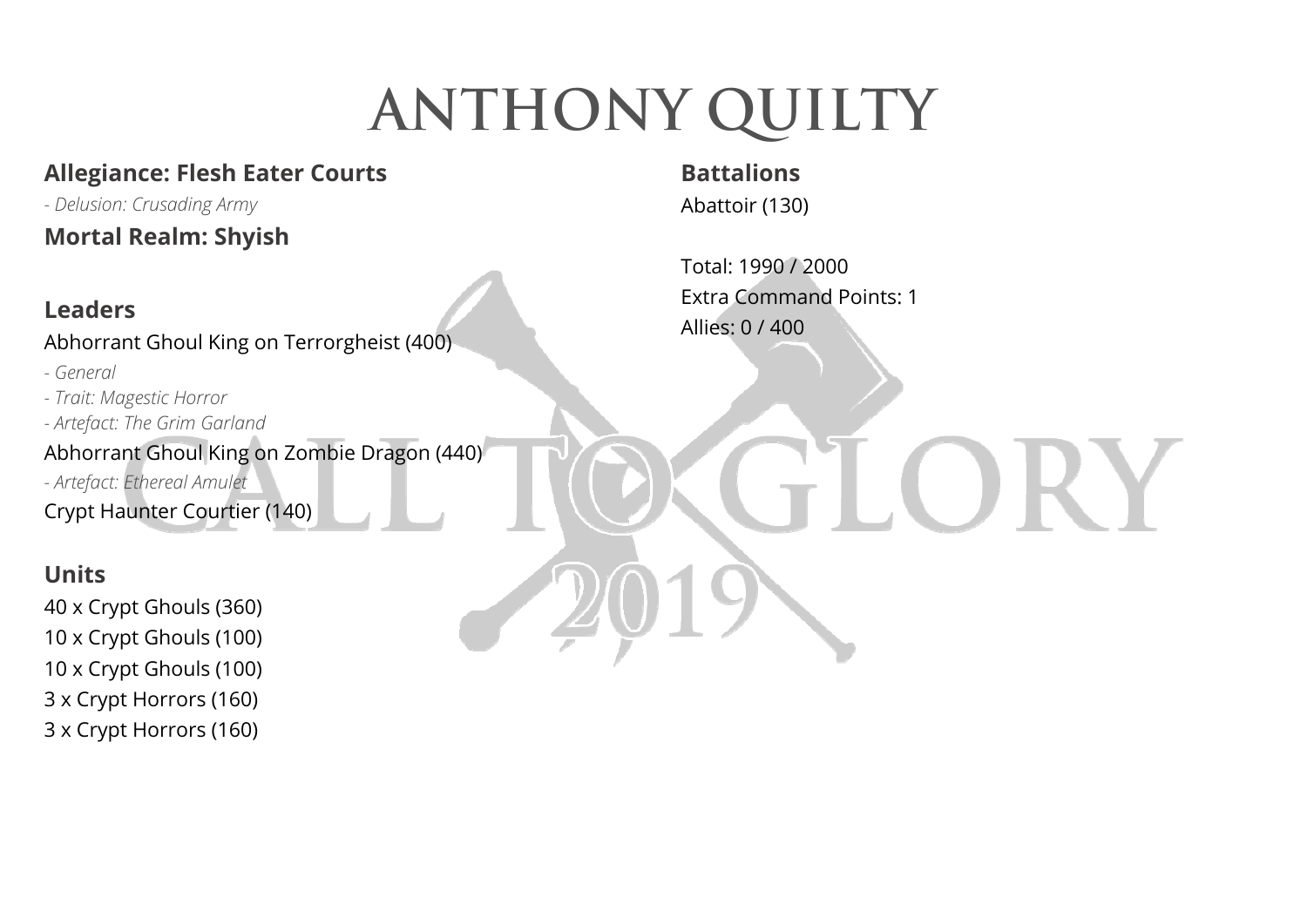# **BLAKE KERWICK**

# **Allegiance: Flesh Eater Courts**

*- Delusion: Crusading Army*  **Mortal Realm: Not specified** 

### **Leaders**

Abhorrant Ghoul King on Terrorgheist (400)

- *General*
- *Trait: Magestic Horror*
- *Artefact: The Flayed Pennant*

Abhorrant Ghoul King on Terrorgheist (400) Abhorrant Ghoul King on Terrorgheist (400) Arkhan the Black Mortarch of Sacrament (320) *- Allies* 

# **Units**

10 x Crypt Ghouls (100) 10 x Crypt Ghouls (100) 10 x Crypt Ghouls (100)

### **Endless Spells**

Chronomantic Cogs (60)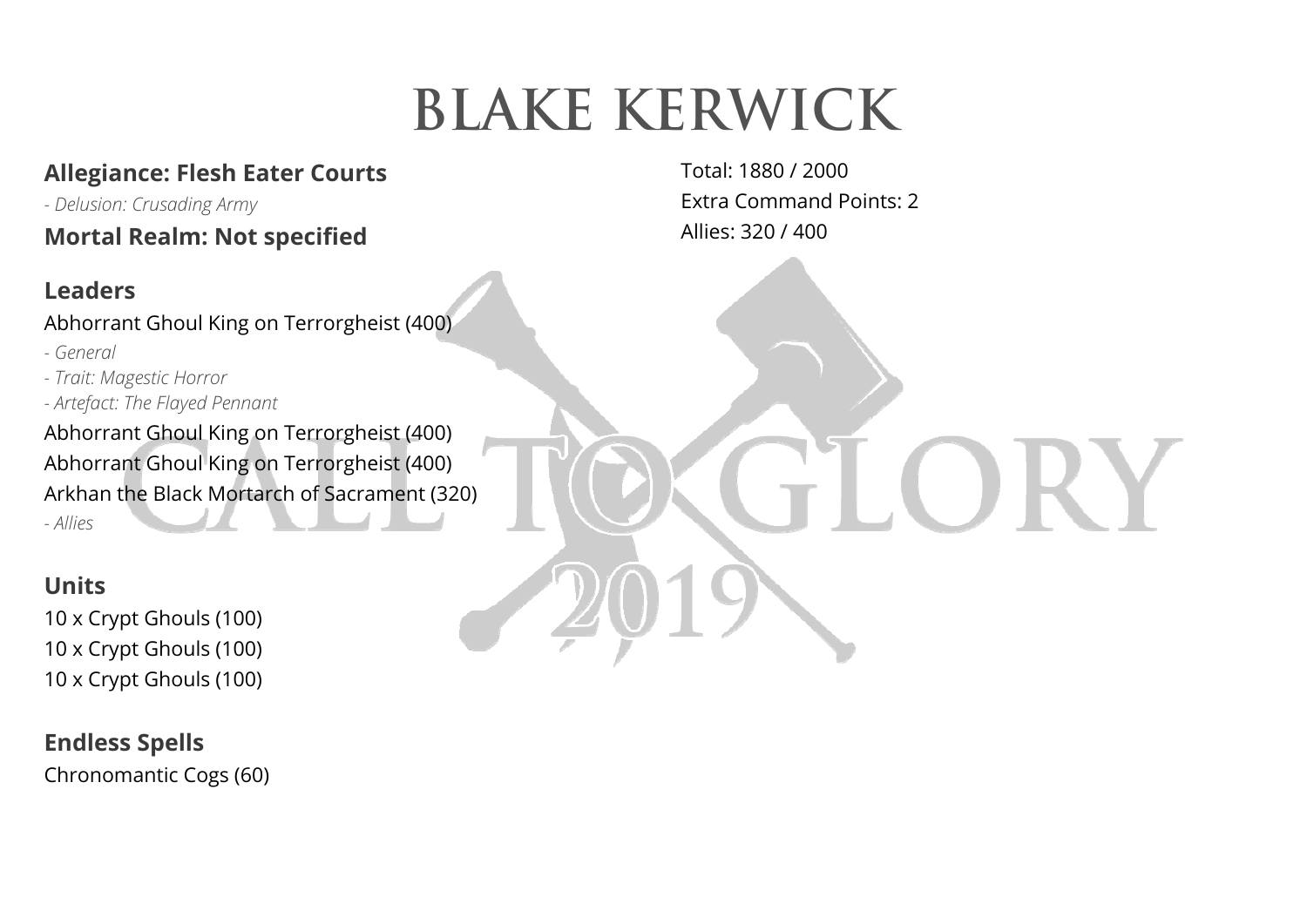# **EDDIE LARA**

### **Allegiance: Flesh Eater Courts**

*- Delusion: Crusading Army*  **Mortal Realm: Shyish** 

#### **Leaders**

Abhorrant Ghoul King on Zombie Dragon (440)

*- General* 

*- Trait: Magestic Horror - Artefact: Blood River Chalice*  Abhorrant Ghoul King on Terrorgheist (400) *- Artefact: Heart of the Gargant Feast*  Abhorrant Ghoul King (140) Abhorrant Ghoul King (140) Crypt Ghast Courtier (80)

#### **Units**

10 x Crypt Ghouls (100) 10 x Crypt Ghouls (100) 10 x Crypt Ghouls (100) 6 x Crypt Horrors (320)

**Battalions** Ghoul Patrol (180)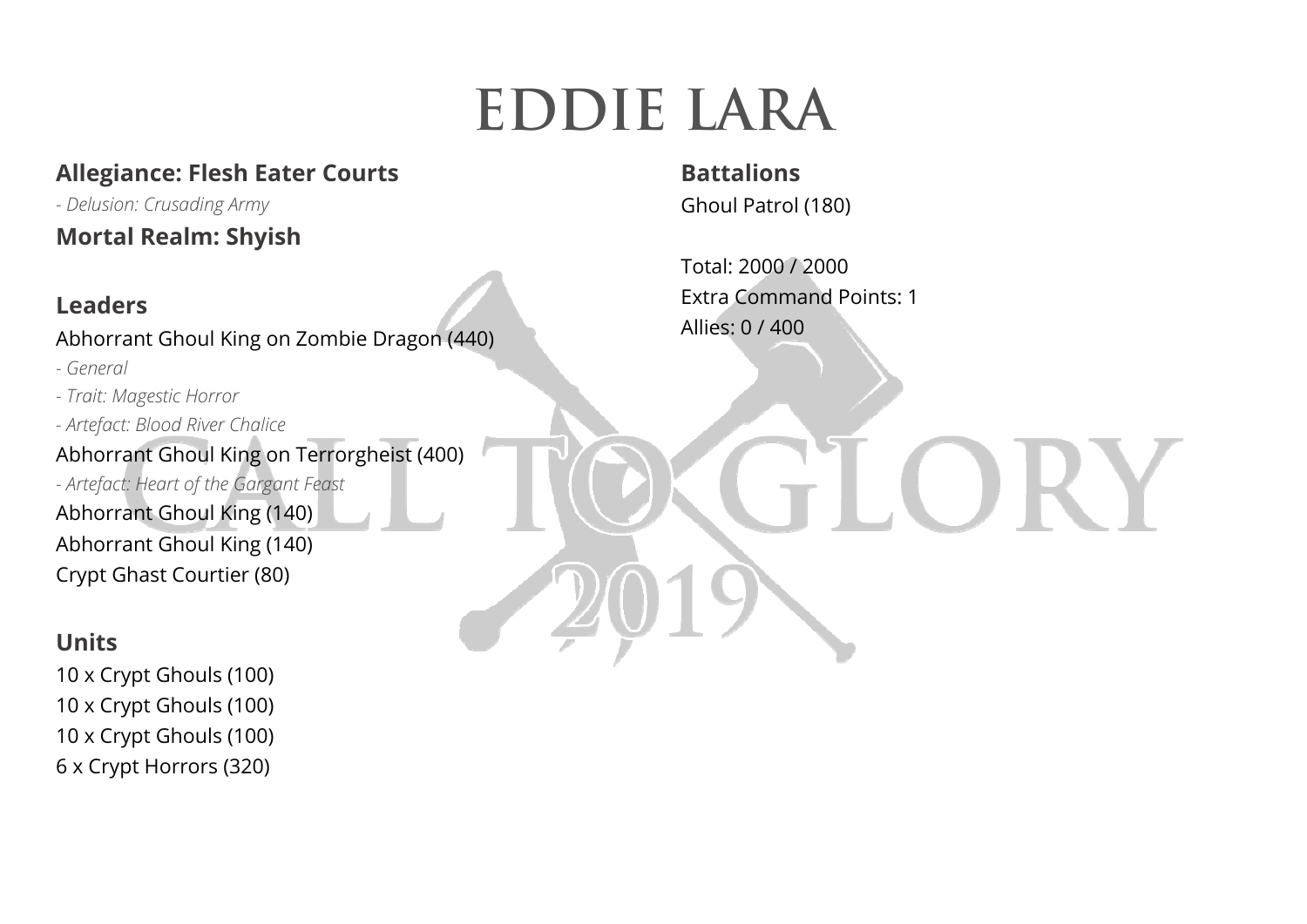# **Matthew JAN**

### **Allegiance: Flesh Eater Courts**

*- Delusion: Crusading Army*  **Mortal Realm: Ghur** 

#### **Leaders**

Crypt Haunter Courtier (140)

*- General* 

*- Trait: Completely Delusional* 

Abhorrant Ghoul King (140) Abhorrant Ghoul King on Terrorgheist (400)

*- Artefact: The Grim Garland*  Abhorrant Ghoul King on Zombie Dragon (440)

*- Artefact: Gryph-feather Charm* 

#### **Units**

10 x Crypt Ghouls (100) 6 x Crypt Horrors (320) 6 x Crypt Horrors (320)

# **Battalions**

Abattoir (130)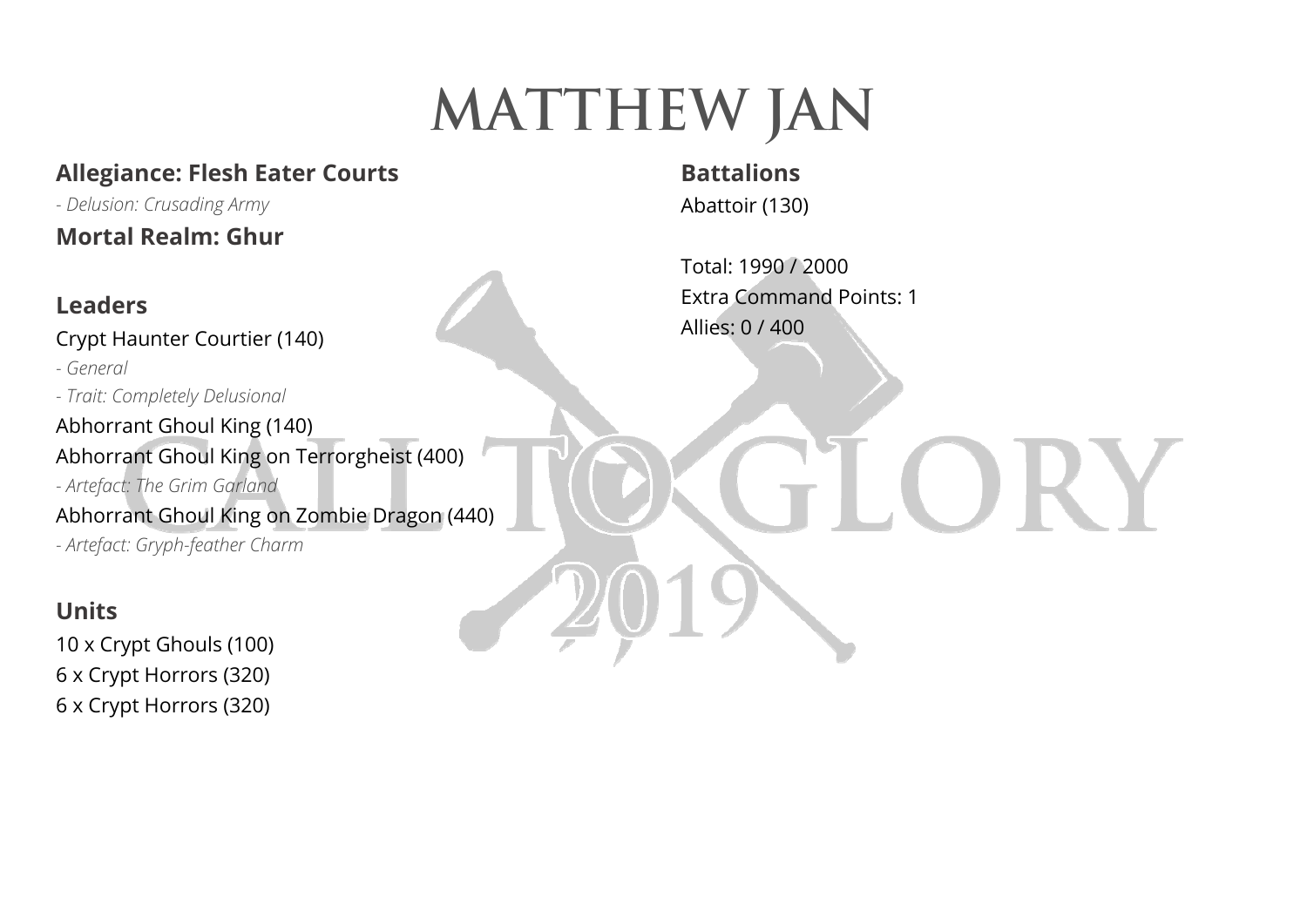# **NICK JAMES**

### **Allegiance: Flesh-Eater Courts**

*- Delusion: Crusading Army*  **Mortal Realm: Shyish** 

### **Leaders**

Abhorrant Ghoul King on Zombie Dragon (440)

*- General* 

*- Trait: Magestic Horror* 

*- Artefact: Ethereal Amulet* 

Crypt Ghast Courtier (80) *- Artefact: The Flayed Pennant*  Crypt Ghast Courtier (80) Abhorrant Ghoul King (140)

#### **Units**

10 x Crypt Ghouls (100) 20 x Crypt Ghouls (200) 30 x Crypt Ghouls (300) 9 x Crypt Horrors (480)

**Battalions** Ghoul Patrol (180)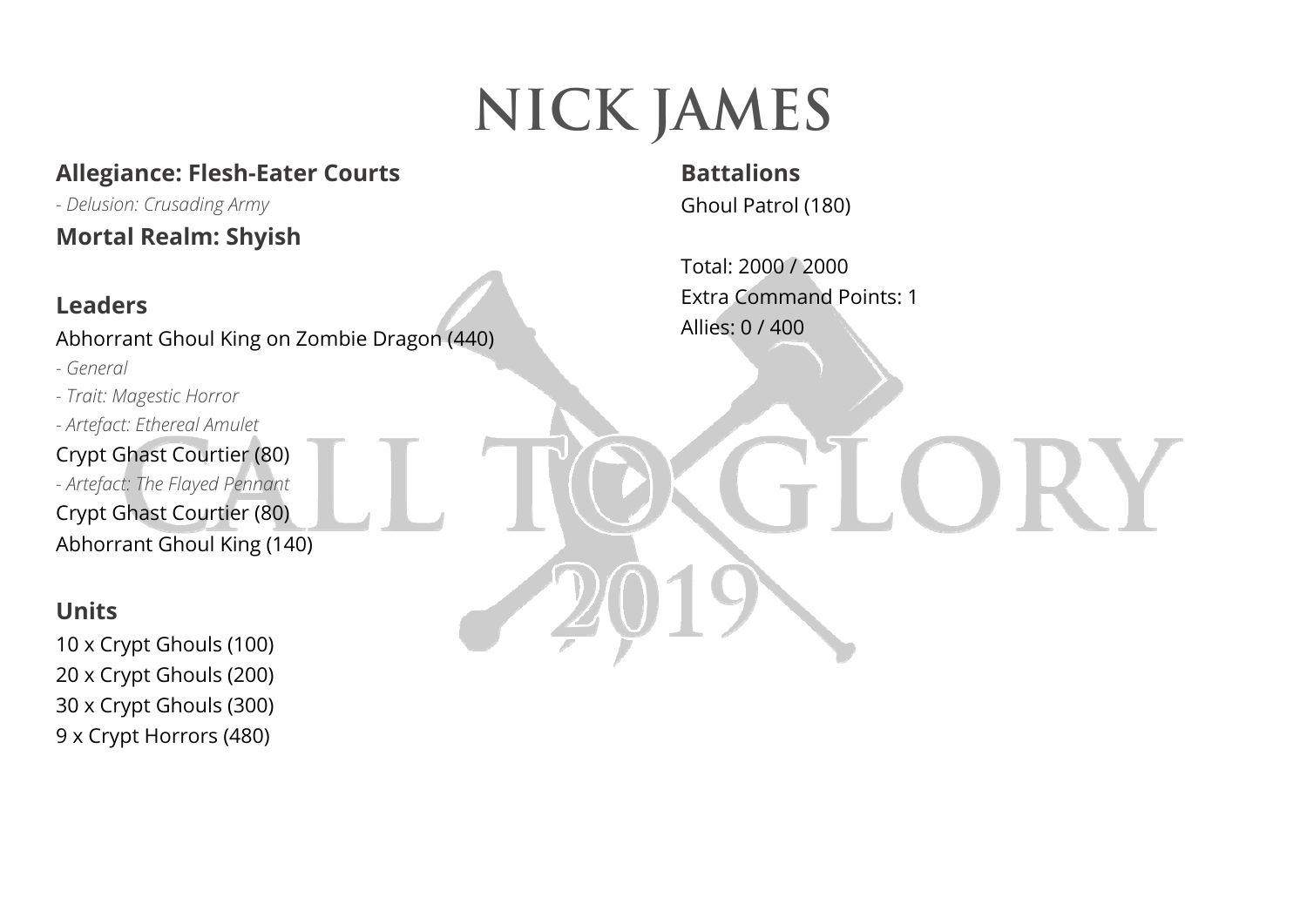# **BRAIDEN GRAW**

### **Allegiance: Grand Host of Nagash Mortal Realm: Shyish**

#### **Leaders**

Nagash Supreme Lord of the Undead (800)

*- General* 

Necromancer (110)

*- Artefact: Grave-sand Timeglass* 

#### Vampire Lord (140)

*- Mount: Flying Horror* 

#### **Units**

5 x Dire Wolves (60) 5 x Dire Wolves (60) 10 x Chainrasp Horde (80) 30 x Chainrasp Horde (240) 40 x Skeleton Warriors (280) *- Ancient Spears* 

2 x Morghast Archai (220)

*- Spirit Halberds*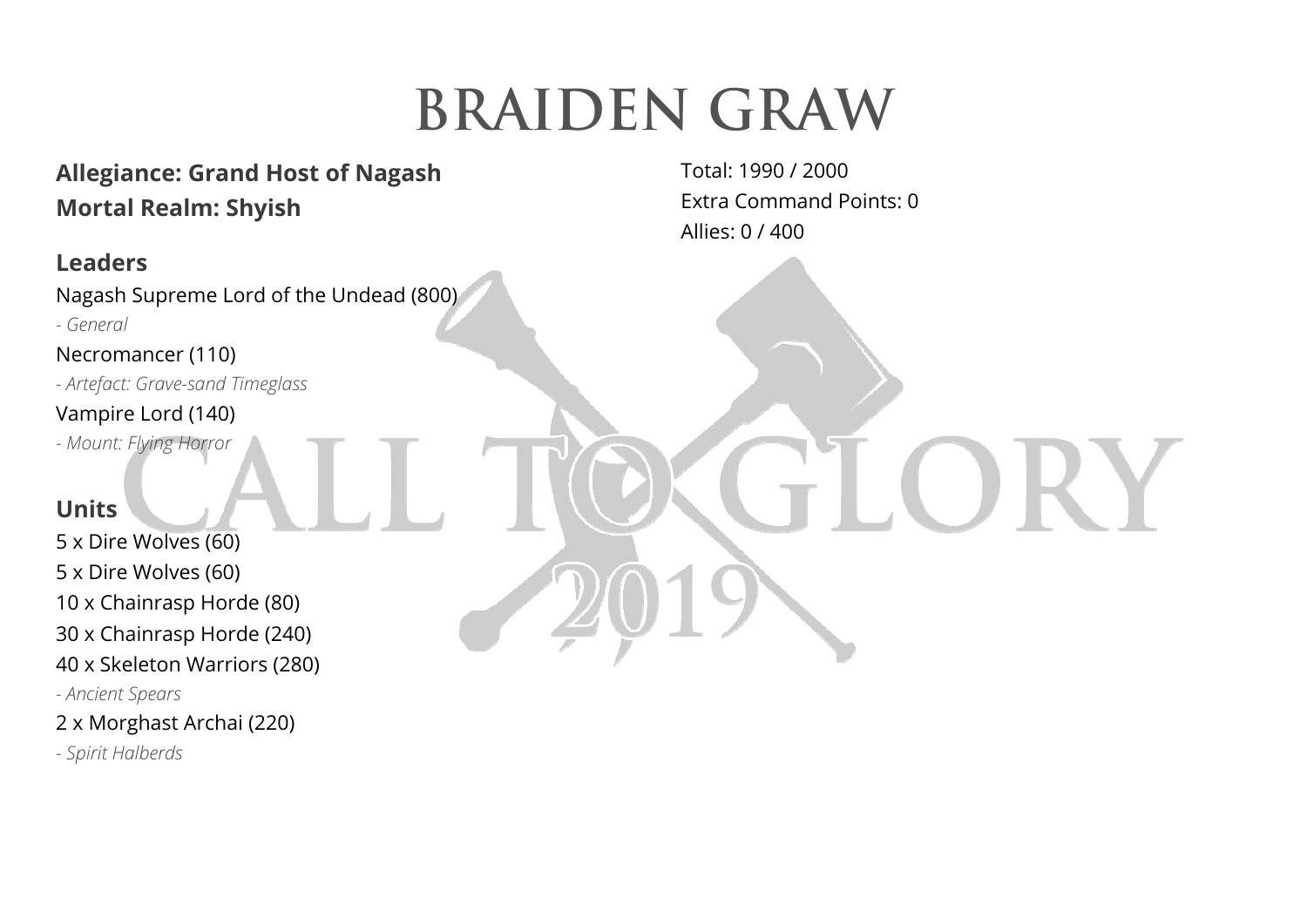# **DAVE CORCORAN**

# **Allegiance: Grand Host of Nagash Mortal Realm: Shyish**

### **Leaders**

Arkhan the Black Mortarch of Sacrament (320) Lord Executioner (80) Nagash Supreme Lord of the Undead (800) *- General* 

#### Vampire Lord on Zombie Dragon (440)

*- Deathlance & Shield & Chalice* 

*- Artefact: Ethereal Amulet* 

### **Units**

5 x Dire Wolves (60) 5 x Dire Wolves (60) 10 x Chainrasp Horde (80)

#### **Endless Spells**

Umbral Spellportal (60)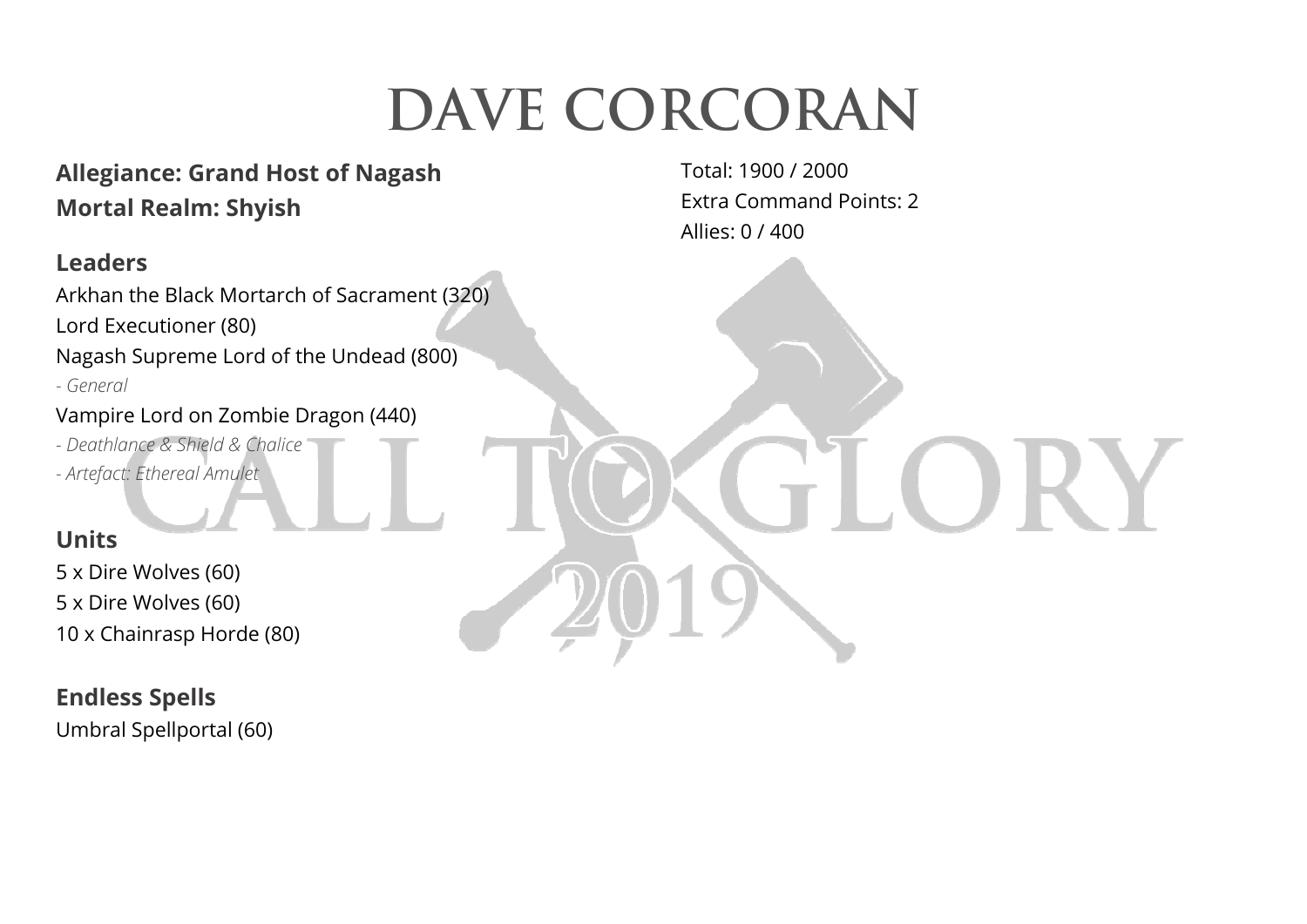# **JACK SOLOMONS**

# **Allegiance: Grand Host of Nagash Mortal Realm: Hysh**

### **Leaders**

Nagash Supreme Lord of the Undead (800)

*- General* 

Necromancer (110)

*- Artefact: Aetherquartz Brooch* 

#### **Units**

5 x Dire Wolves (60)

5 x Dire Wolves (60)

5 x Dire Wolves (60)

2 x Morghast Harbingers (220)

*- Spirit Halberds* 

30 x Grimghast Reapers (360)

20 x Grimghast Reapers (280)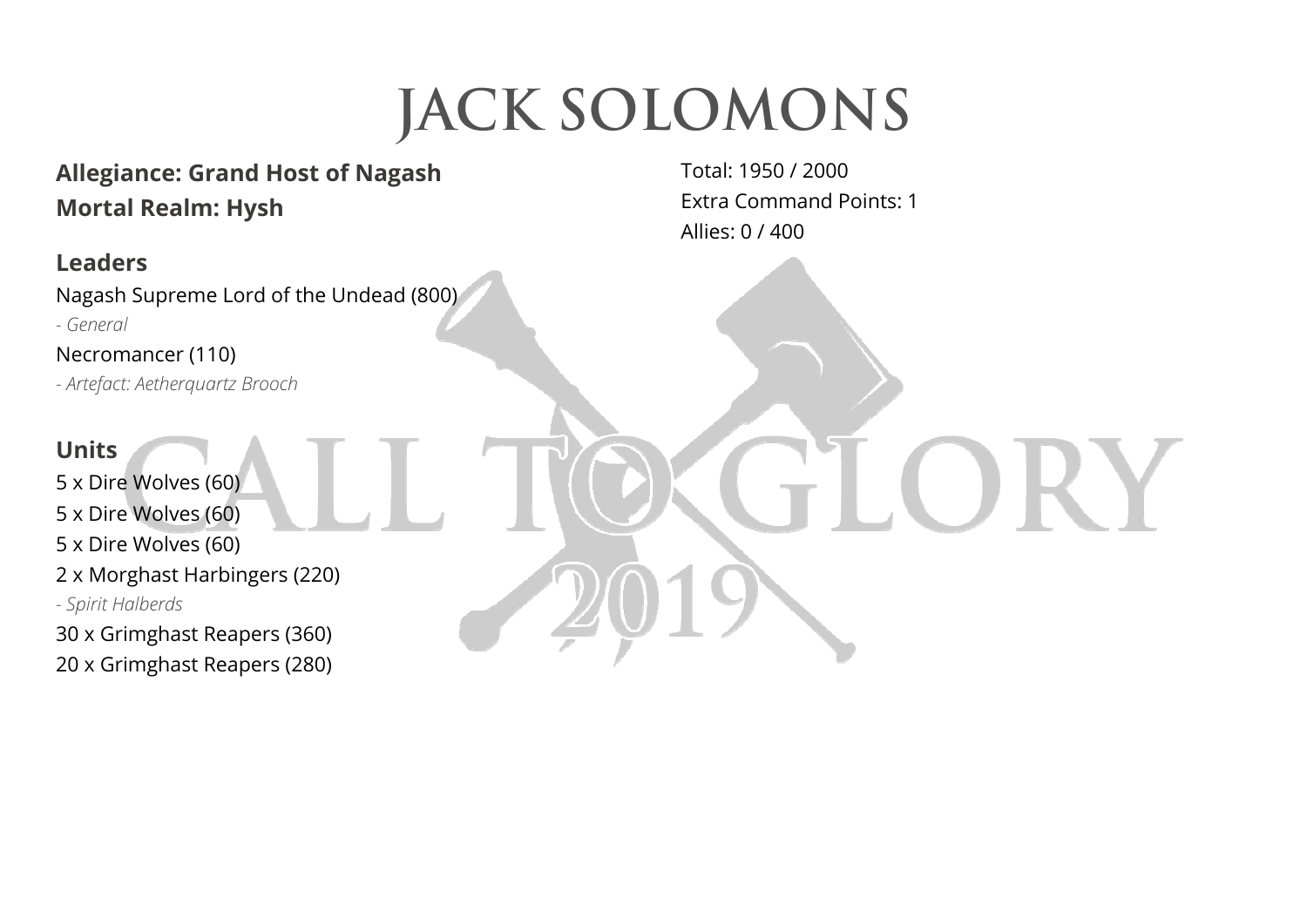# **JEREMY BRODIE**

# **Allegiance: Grand Host of Nagash Mortal Realm: Shyish**

#### **Leaders**

Nagash Supreme Lord of the Undead (800) *- General* 

Necromancer (110) *- Artefact: Grave-sand Timeglass* 

#### **Units**

30 x Chainrasp Horde (240) 5 x Dire Wolves (60) 5 x Dire Wolves (60)

#### **Behemoths**

Terrorgheist (300) Terrorgheist (300)

# **Endless Spells**

Soulsnare Shackles (20) Umbral Spellportal (60)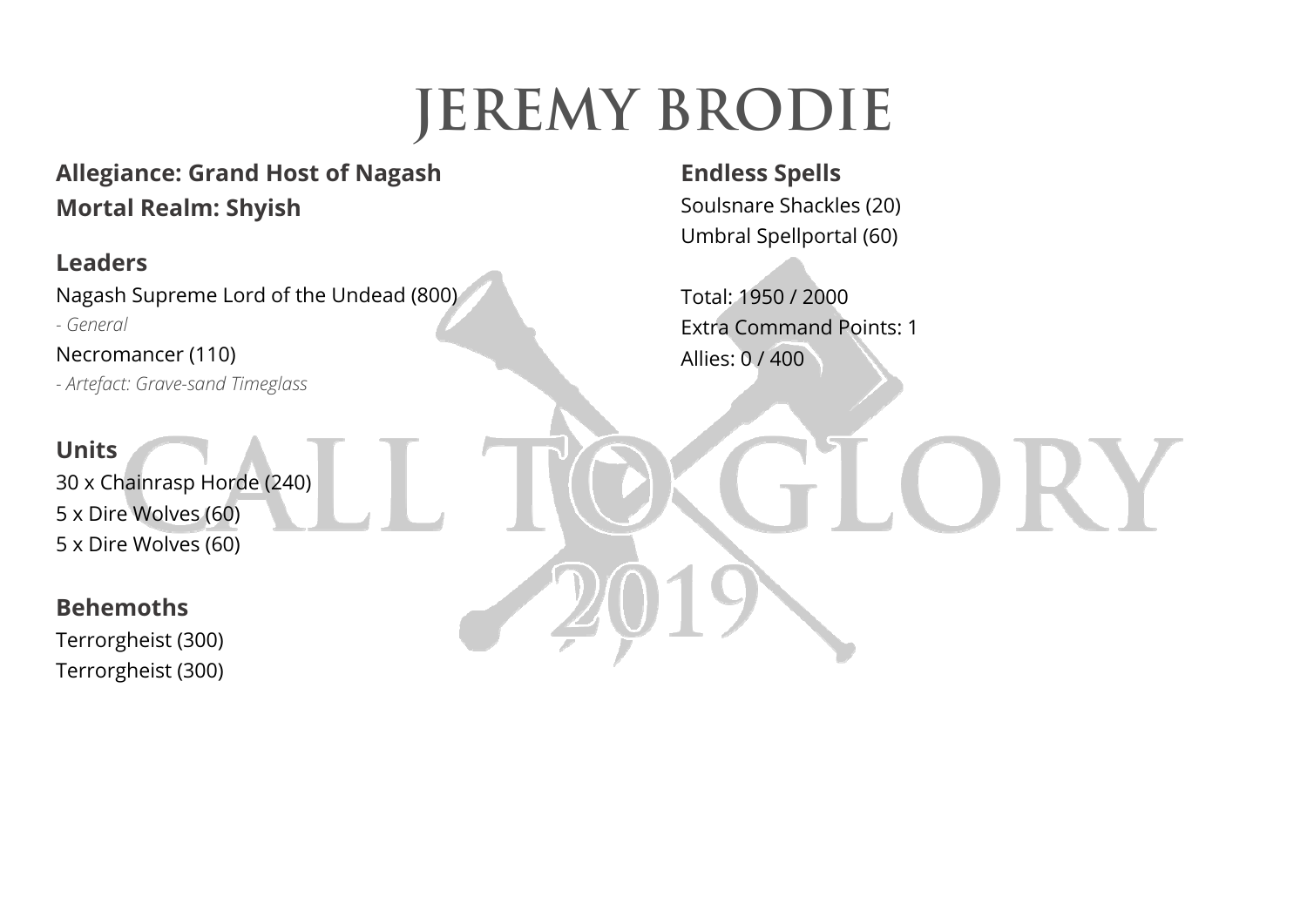# **KIERAN ASKINS**

# **Allegiance: Grand Host of Nagash Mortal Realm: Ghur**

### **Leaders**

Coven Throne (260)

- *General*
- *Trait: Master of Death*
- *Artefact: Gryph-feather Charm*
- Arkhan the Black Mortarch of Sacrament (320)
- Necromancer (110)
- Necromancer (110)

### **Units**

40 x Chainrasp Horde (280) 5 x Dire Wolves (60) 5 x Dire Wolves (60) 30 x Grimghast Reapers (360) 30 x Grimghast Reapers (60)

### **Endless Spells**

Prismatic Palisade (30)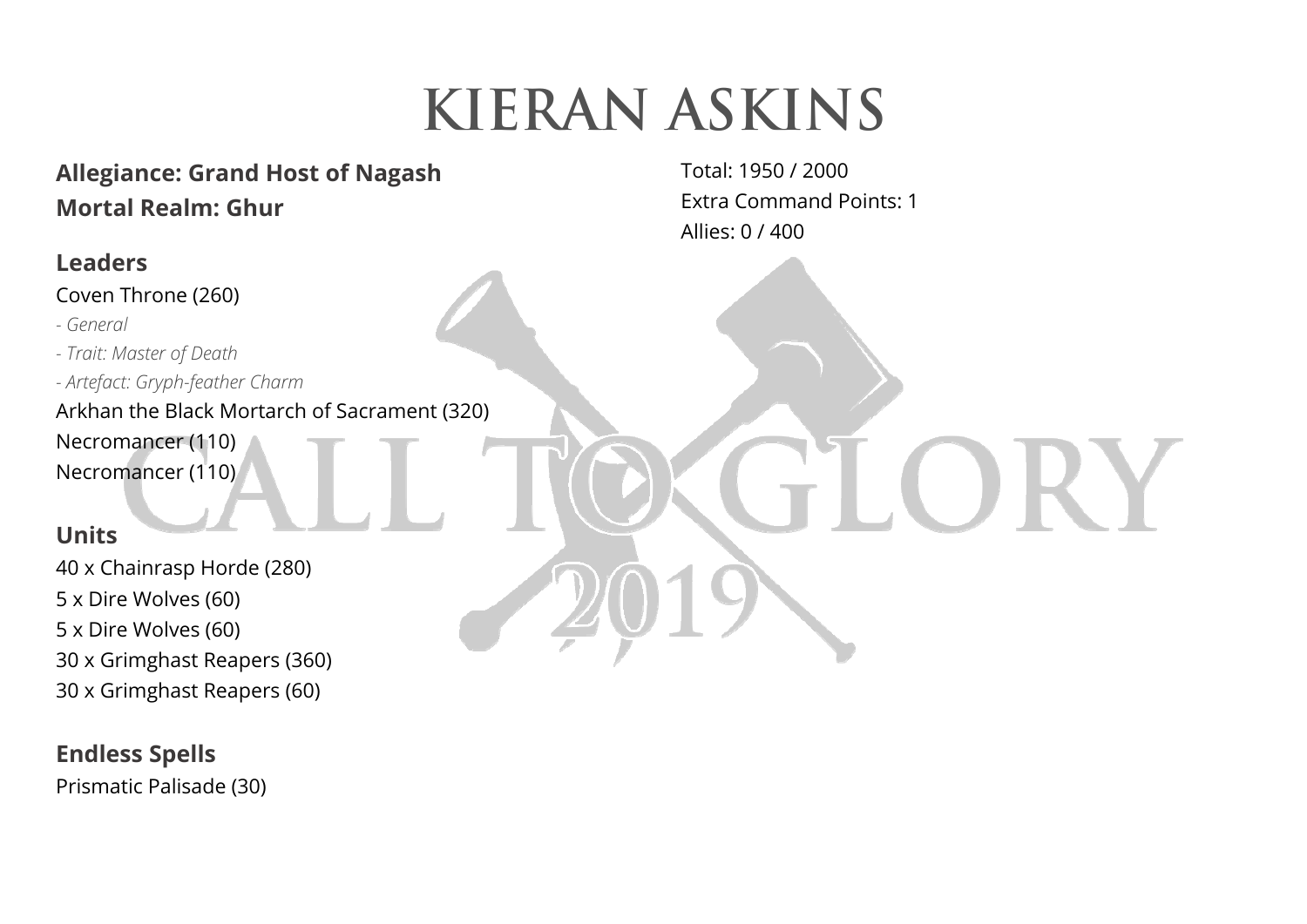# **MICHAEL THOMPSON**

# **Allegiance: Grand Host of Nagash Mortal Realm: Not Specified**

#### **Leaders**

Nagash Supreme Lord Of The Undead (800) *- General* 

Necromancer (110) Guardian of Souls with Mortality Glass (140) *- Artefact: Balefire Lantern* 

#### **Units**

5 x Dire Wolves (60) 5 x Dire Wolves (60) 5 x Dire Wolves (60) 30 x Grimghast Reapers (360) 20 x Grimghast Reapers (280)

**Endless Spells** 

Quicksilver Swords (20) Umbral Spellportal (60)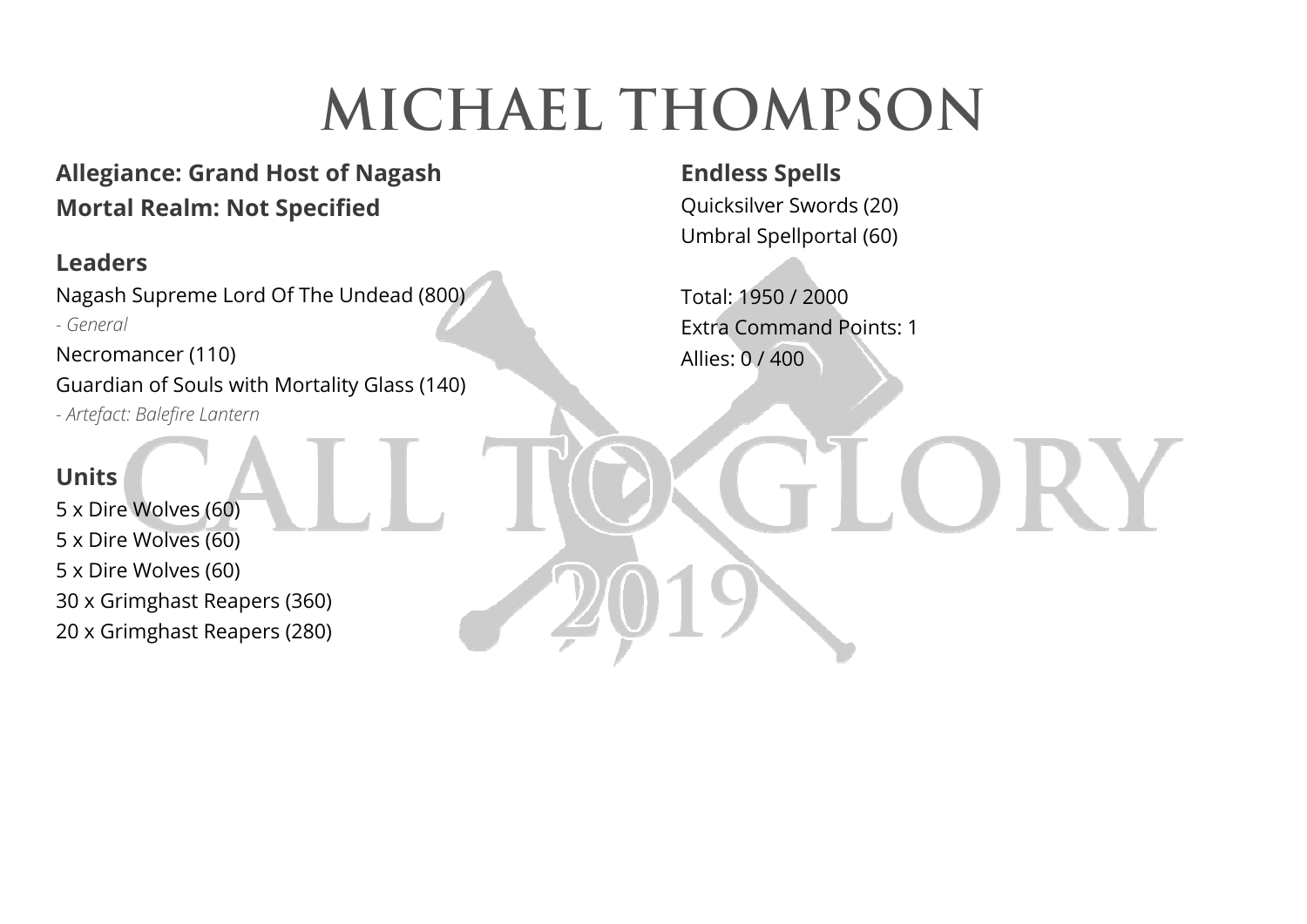# **Mat Tivey**

**Allegiance: Grand Host of Nagash Mortal Realm: Shyish**

### **Leaders**

Nagash Supreme Lord of the Undead (800) General *- General* 

Vampire Lord (140) *- Artefact : Grave-Sand Timeglass.*  Necromancer (110)

#### **Units**

5 x Dire Wolves (60) 5 x Dire Wolves (60) 40 x Skeleton Warriors (280) - Ancient Spears 30 x Grimghast Reapers (360)

**Endless Spells**  Umbral Spellportal (60) Prismatic Palisade (30)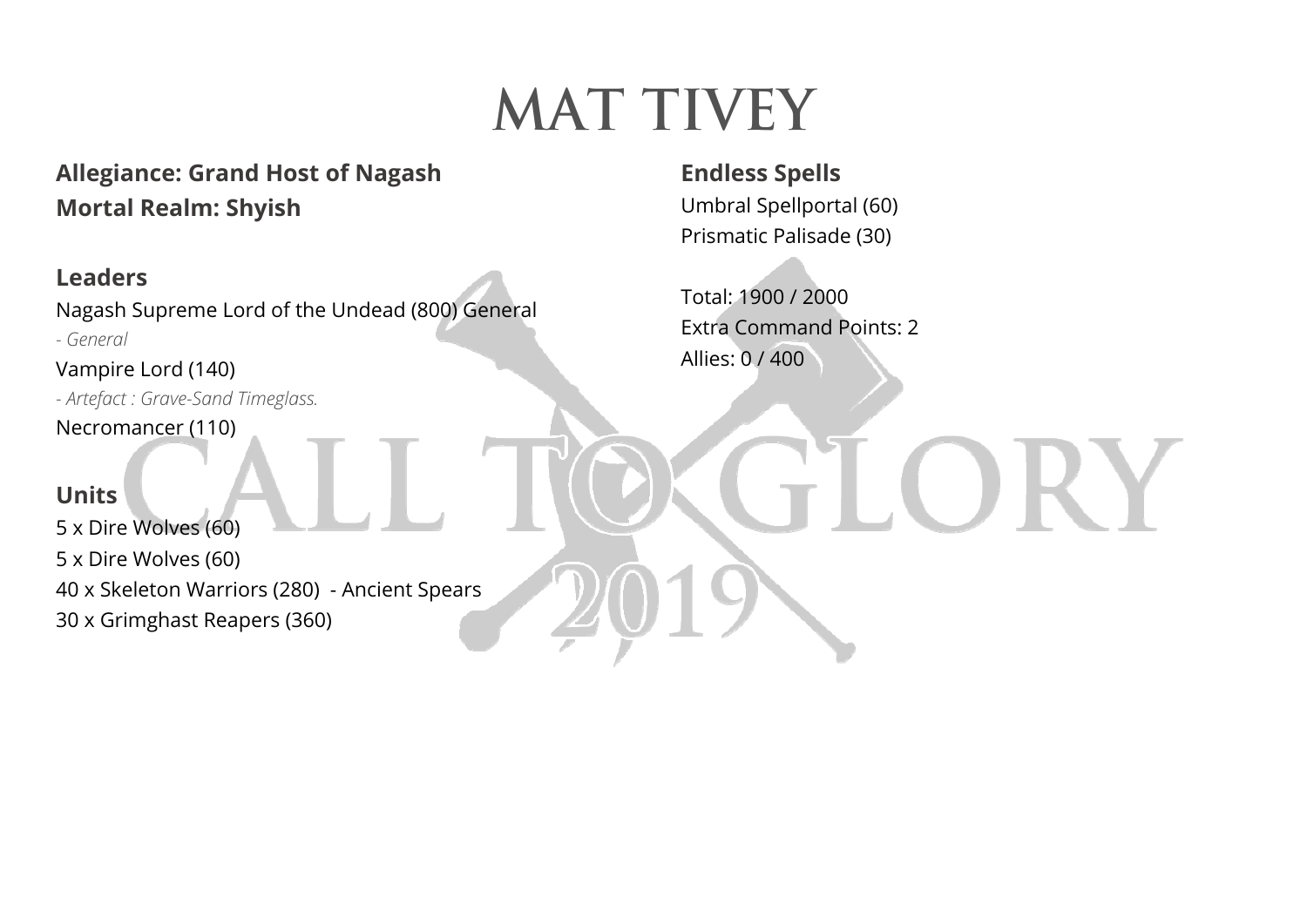# **NICK HOEN**

# **Allegiance: Grand Host of Nagash Mortal Realm: Hysh**

#### **Leaders**

Nagash Supreme Lord of the Undead (800) Necromancer (110) Vampire Lord (140)

*- Mount: Flying Horror - Artefact: Aetherquartz Brooch* 

#### **Units**

5 x Dire Wolves (60) 5 x Dire Wolves (60) 10 x Chainrasp Horde (80) 30 x Grimghast Reapers (360) 20 x Grimghast Reapers (280) **Endless Spells**  Umbral Spellportal (60)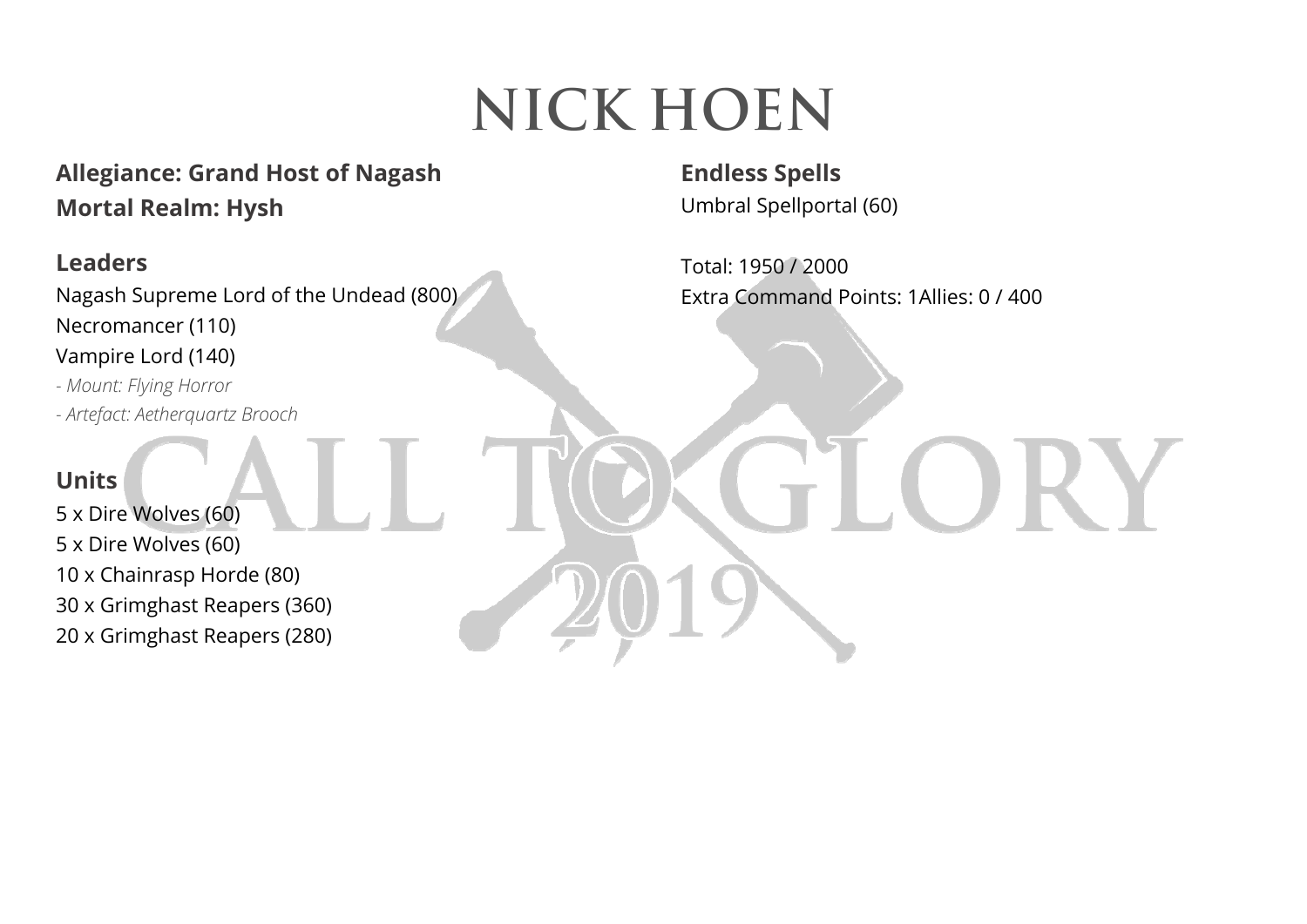# **PAOLO MISION**

# **Allegiance: Grand Host of Nagash Mortal Realm: Not Specified**

### **Leaders**

Nagash Supreme Lord of the Undead (800)

*- General* 

Necromancer (110)

*- Artefact: Grave-sand Timeglass* 

*- Lore of the Deathmages: Fading Vigour* 

The Briar Queen (150)

#### **Units**

5 x Dire Wolves (60) 10 x Chainrasp Horde (80) 10 x Chainrasp Horde (80) 30 x Grimghast Reapers (360) 20 x Grimghast Reapers (280) 6 x Thorns of the Briar Queen (0)

# **Endless Spells**

Soulsnare Shackles (20) Umbral Spellportal (60)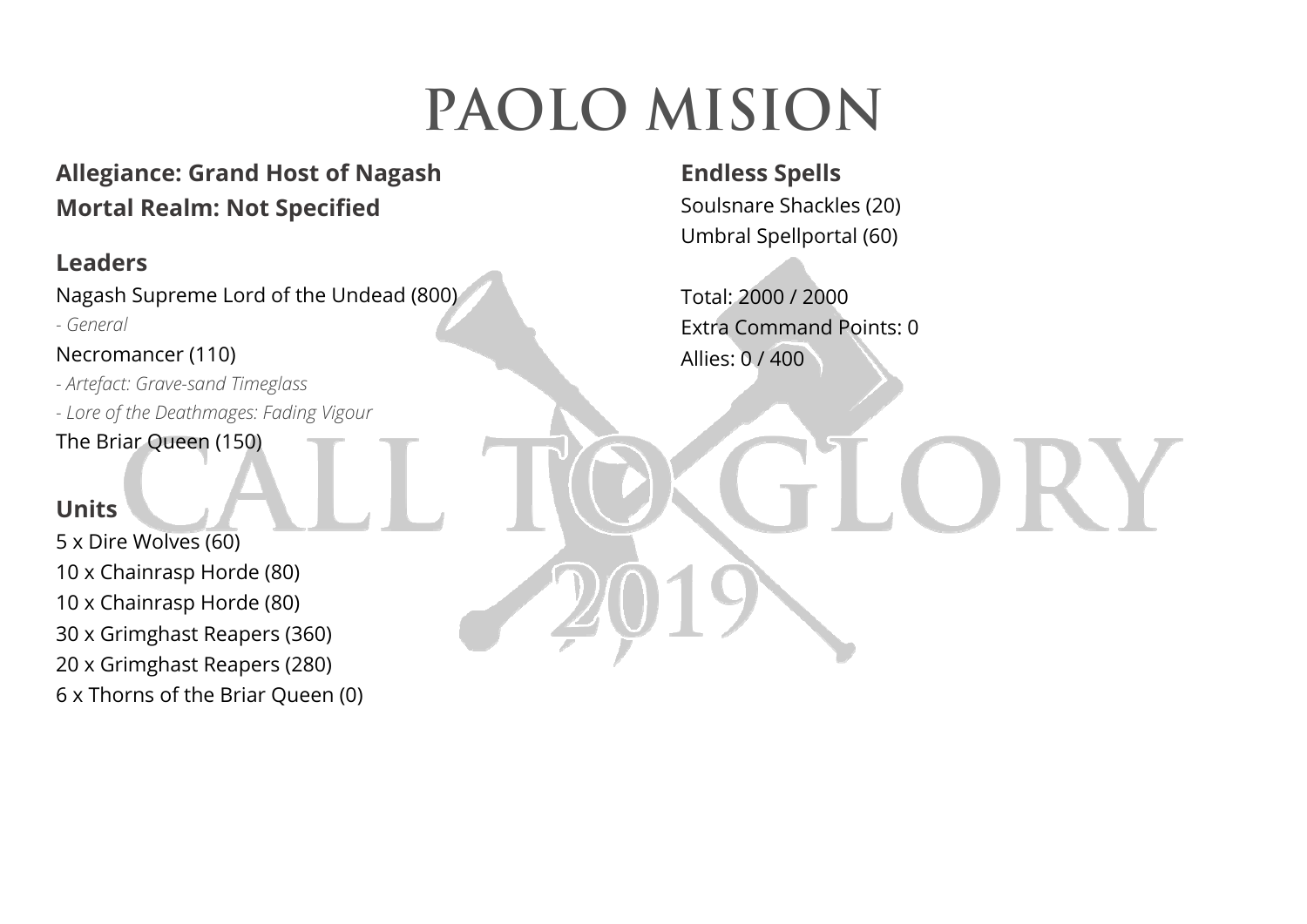# **TYSON BRAITHWAITE**

# **Allegiance: Grand Host of Nagash Mortal Realm: Shyish**

### **Leaders**

Nagash Supreme Lord of the Undead (800)

*- General* 

Vampire Lord on Zombie Dragon (440)

*- Deathlance & Shield & Chalice* 

*- Artefact : Ethereal Amulet* 

Necromancer (110)

#### **Units**

5 x Dire Wolves (60) 5 x Dire Wolves (60) 5 x Dire Wolves (60) 30 x Grimghast Reapers (360) **Endless Spells**  Umbral Spellportal (60)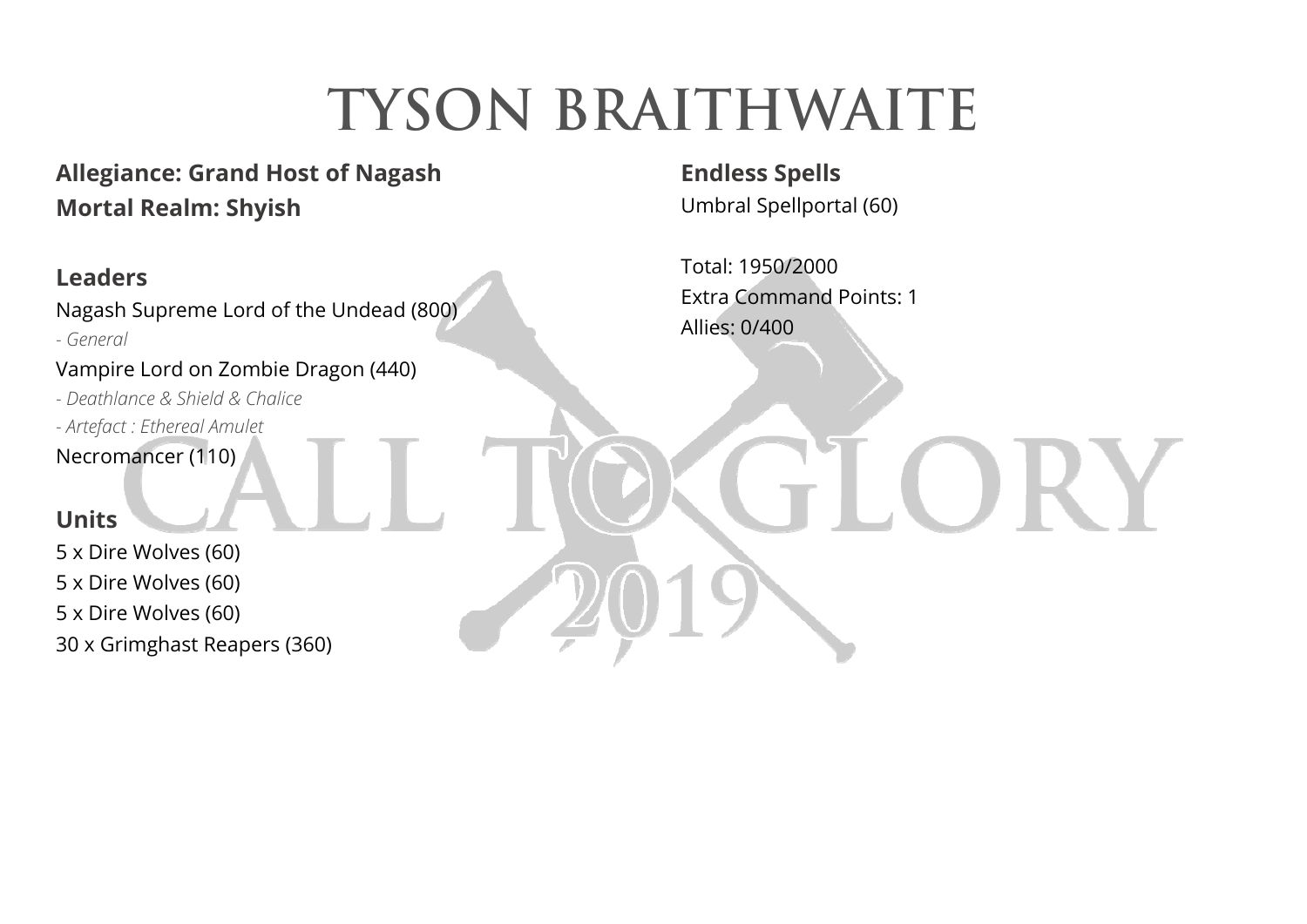# **BRADLEY BAKER**

# **Allegiance: Legion of Blood Mortal Realm: Shyish**

### **Leaders**

Neferata Mortarch Of Blood (400)

*- General* 

Vampire Lord On Zombie Dragon (440)

*- Deathlance & Shield & Chalice* 

*- Artefact: Ethereal Amulet* 

Necromancer (110)

#### **Units**

40 x Skeleton Warriors (280) *- Ancient Spears* 

5 x Dire Wolves (60)

5 x Dire Wolves (60)

5 x Blood Knights (240)

5 x Blood Knights (240)

1 x Corpse Cart (80)

*- Unholy Lodestone* 

**Endless Spells**  Geminids of Uhl-Gysh (40)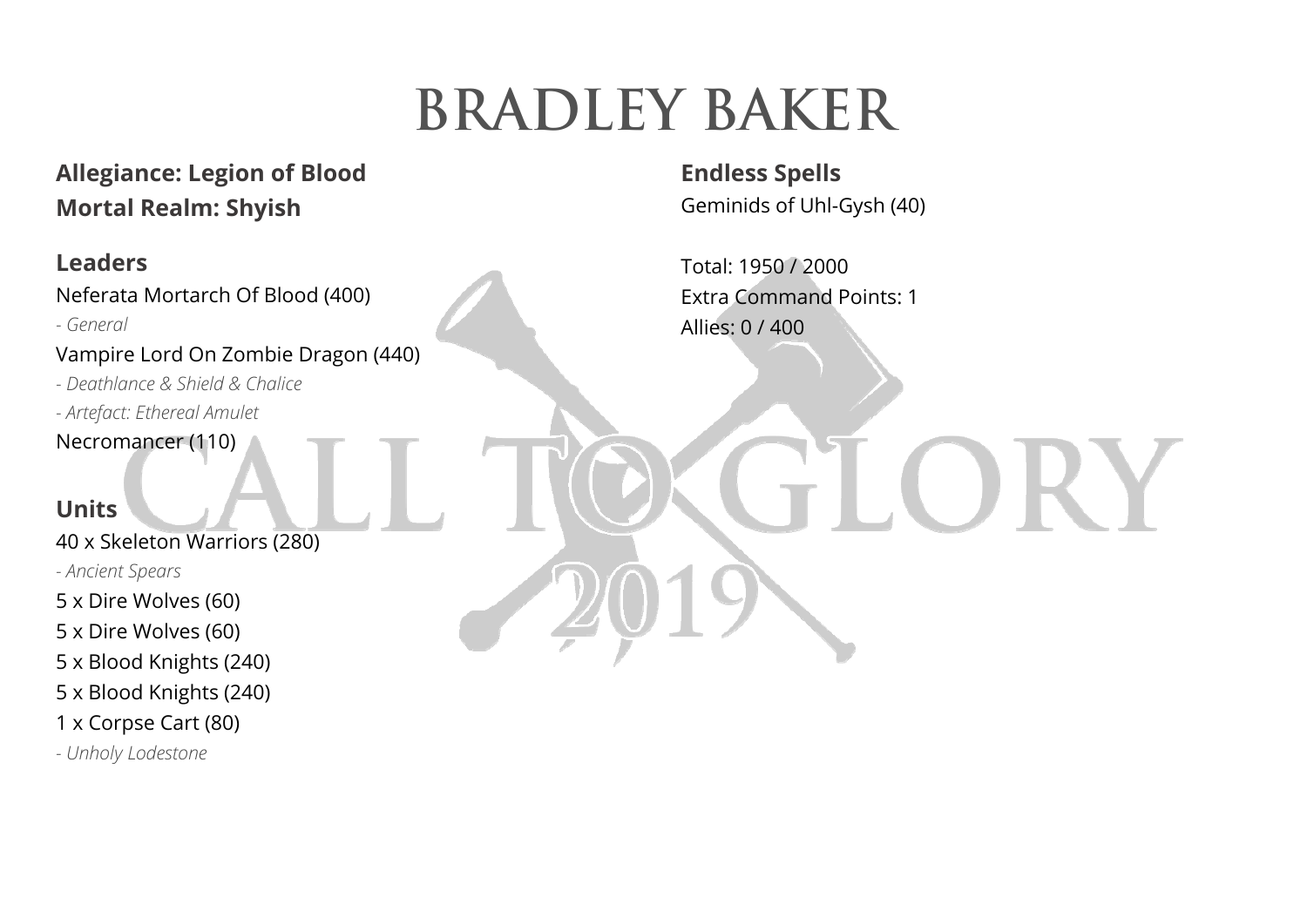# **ELISABETH LOCKHART**

### **Allegiance: Legion of Blood Mortal Realm: Aqshy**

#### **Leaders**

Neferata Mortarch Of Blood (400)

*- General* 

Vampire Lord On Zombie Dragon (440)

*- Deathlance & Shield & Chalice* 

*- Artefact : Ignax's Scales* 

Coven Throne (260) Kurdoss Valentian, the Craven King (220)

*- Allies* 

Tomb Banshee (80)

*- Allies* 

### **Units**

40 x Skeleton Warriors (280) *- Ancient Blades* 5 x Dire Wolves (60) 5 x Dire Wolves (60)

#### **Endless Spells**

Chronomantic Cogs (60) Soulsnare Shackles (20) Quicksilver Swords (20)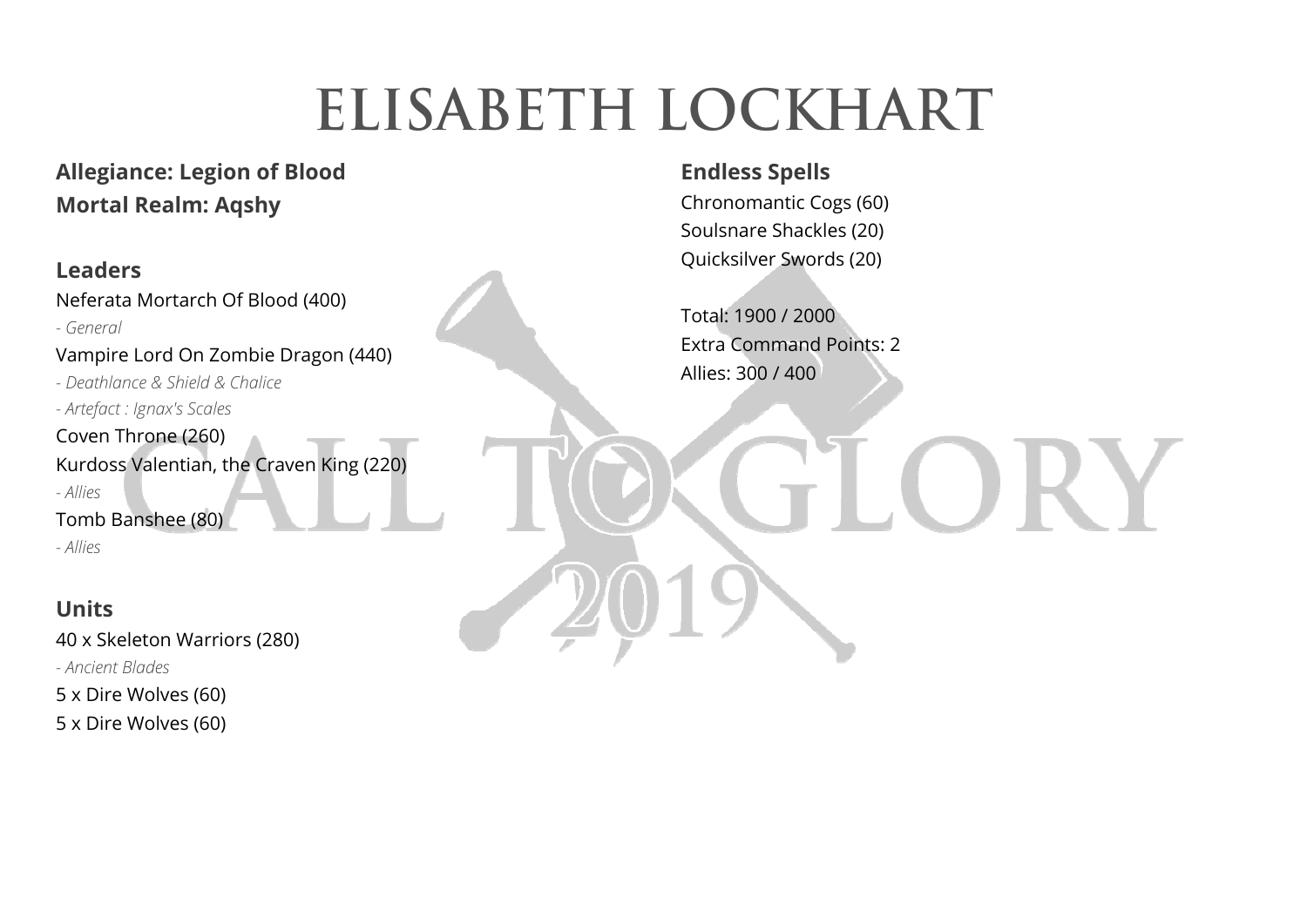# **JAMES MAYBURY**

#### **Allegiance: Legion of Blood Mortal Realm: Ghur**

### **Leaders**

Vampire Lord on Zombie Dragon (440)

- *General*
- *Deathlance & Shield & Chalice*
- *Trait: Sanguine Blur*
- *Artefact: Gryph-feather Charm*
- Coven Throne (260) Necromancer (110) Vampire Lord (140)

# **Units**

5 x Dire Wolves (60) 5 x Dire Wolves (60) 20 x Chainrasp Horde (160) 30 x Zombies (180) 1 x Corpse Cart (80) 6 x Vargheists (320)

**Behemoths** Mortis Engine (180)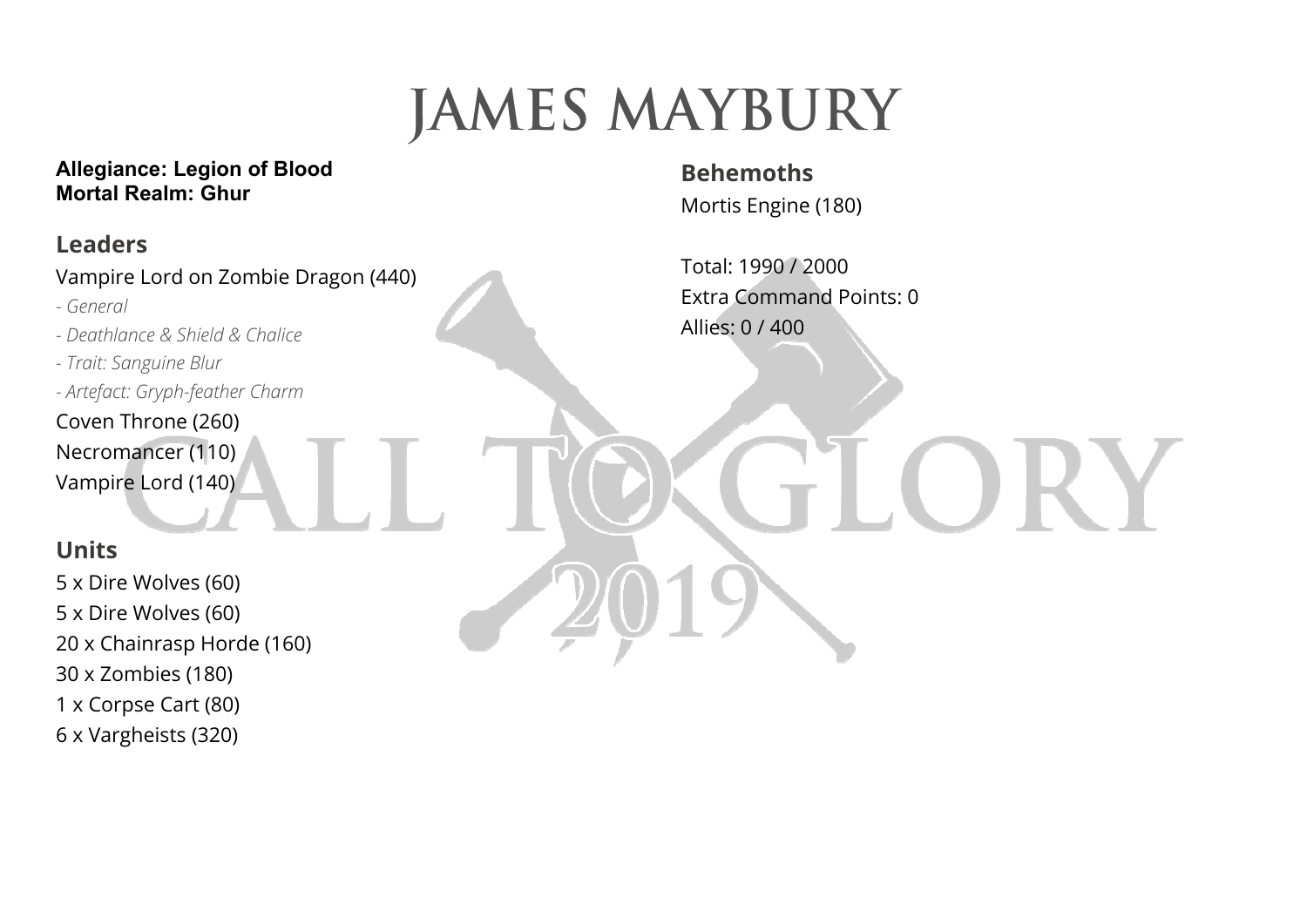# **Mat Tyrrell**

**Allegiance: Legion of Blood Mortal Realm: Shyish** 

### **Leaders**

Necromancer (110) Necromancer (110)

Vampire Lord (140)

*- Mount: Nightmare* 

#### Vampire Lord On Zombie Dragon (440)

- *General*
- *Deathlance & Shield & Chalice*
- *Trait: Aura of Dark Majesty*
- *Artefact: Ethereal Amulet*

### **Units**

20 x Chainrasp Horde (160) 5 x Dire Wolves (60) 40 x Skeleton Warriors (280) *- Ancient Blades* 

10 x Black Knights (240) 9 x Spirit Hosts (360)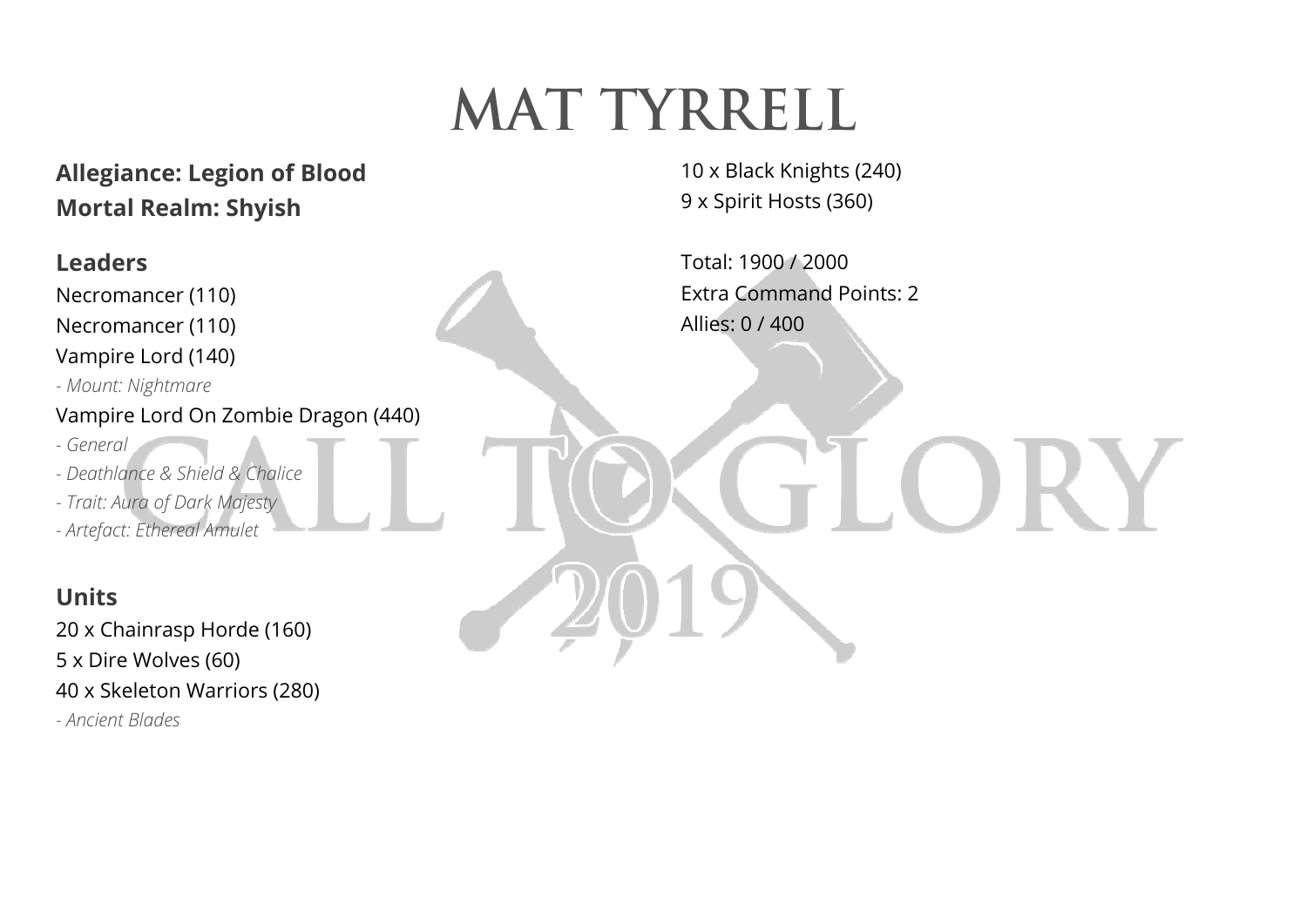# **KEITH WILLIAMSON**

# **Allegiance: Legion of Night Mortal Realm: Ghur**

#### **Leaders**

Vampire Lord (140) *- Mount: Flying Horror*  Coven Throne (260) *- Artefact: Gryph-feather Charm*  Necromancer (110)

Lord Executioner (80)

*- General* 

*- Trait: Swift Form* 

### **Units**

5 x Dire Wolves (60) 20 x Chainrasp Horde (160) 5 x Dire Wolves (60) 15 x Black Knights (360) 30 x Grimghast Reapers (360) 30 x Grimghast Reapers (360)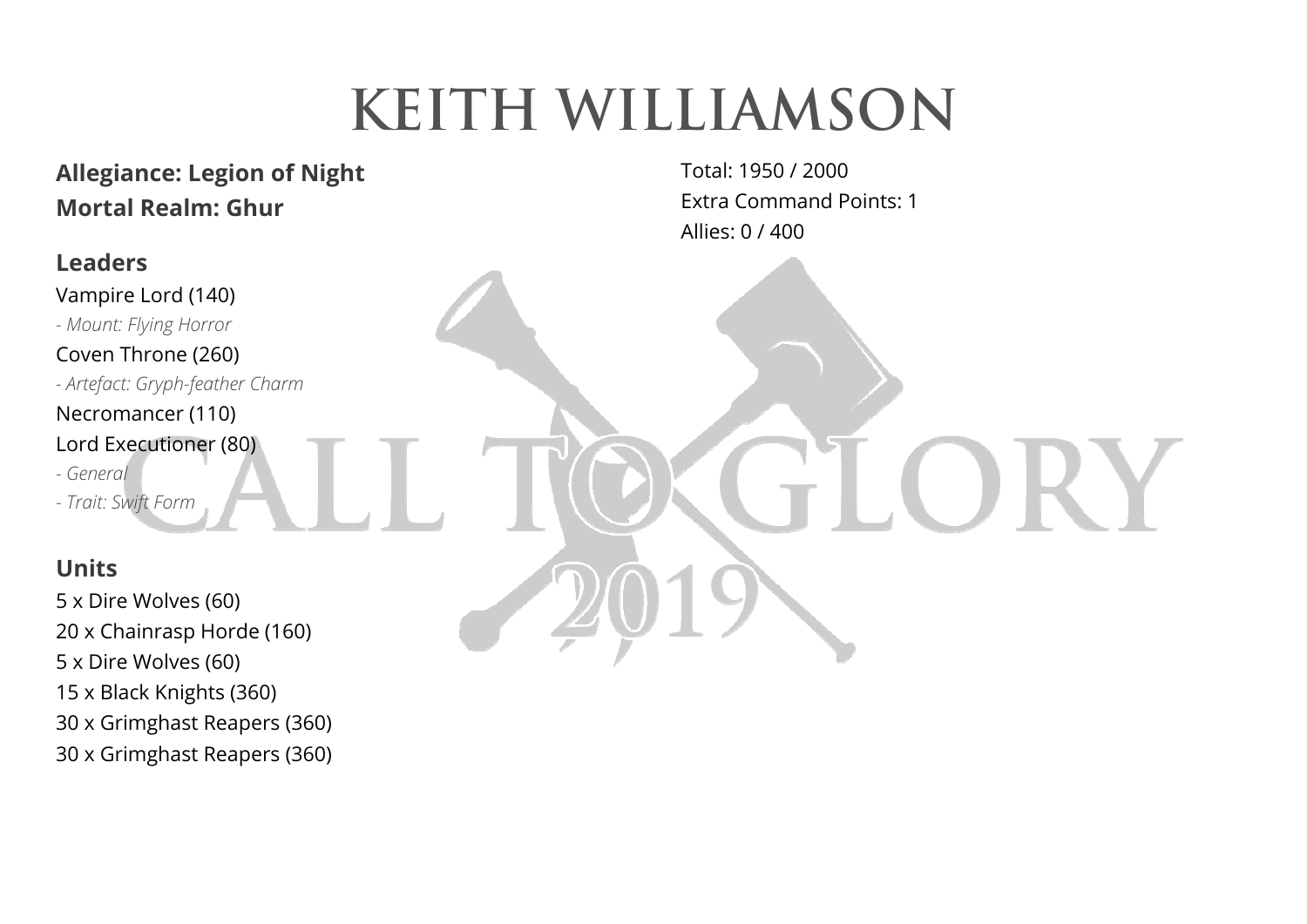# **MICHAEL O'BRIEN**

# **Allegiance: Legion of Night Mortal Realm: Aqshy**

# **Leaders**

Vampire Lord on Zombie Dragon (440)

- *General*
- *Vampiric Sword & Shield & Chalice*
- *Trait: Merciless Hunter*
- *Artefact: Ignax's Scales*

### Necromancer (110)

Wight King with Baleful Tomb Blade (120)

- *Mount: Steed*
- *Artefact: Curseblade*

#### Vampire Lord (140)

*- Mount: Flying Horror* 

# **Units**

40 x Skeleton Warriors (280)

*- Ancient Spears* 

40 x Skeleton Warriors (280)

*- Ancient Spears* 

10 x Skeleton Warriors (80)

*- Ancient Spears* 

15 x Grave Guard (240) *- Great Wight Blades*  5 x Black Knights (120)

**Battalions** Deathmarch (160)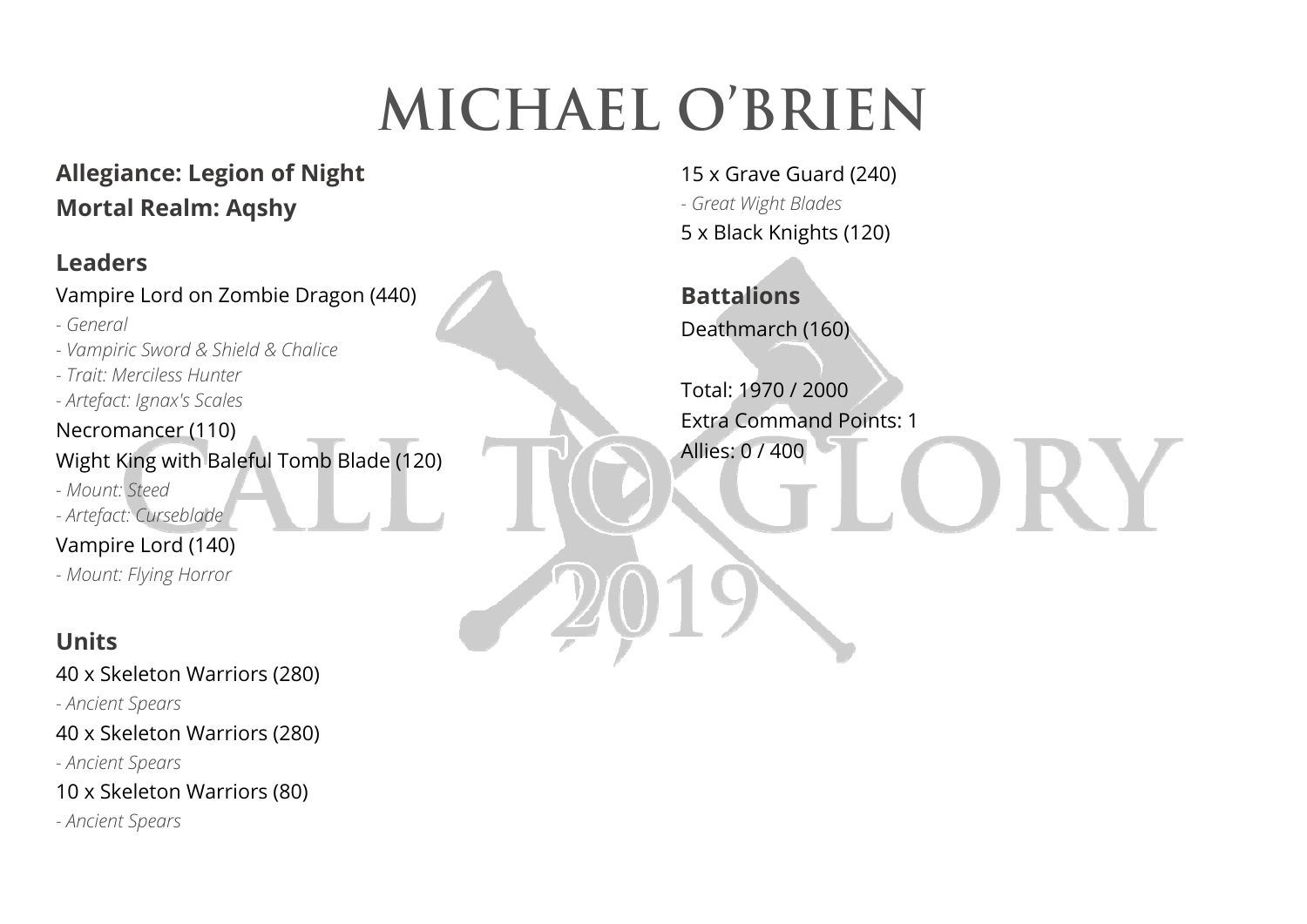# **Alex McDonald**

# **Allegiance: Legion of Sacrament Mortal Realm: Shyish**

#### **Leaders**

#### Vampire Lord on Zombie Dragon (440)

- *Deathlance & Shield & Chalice*
- *Artefact: Ethereal Amulet*

#### Vampire Lord (140)

- *General*
- *Mount: Flying Horror*
- *Trait: Bound to the Master*

Necromancer (110) Necromancer (110)

### **Units**

5 x Dire Wolves (60)

- 5 x Dire Wolves (60)
- 5 x Dire Wolves (60)
- 40 x Skeleton Warriors (280)
- *Ancient Blades*
- 9 x Spirit Hosts (360)
- 10 x Hexwraiths (320)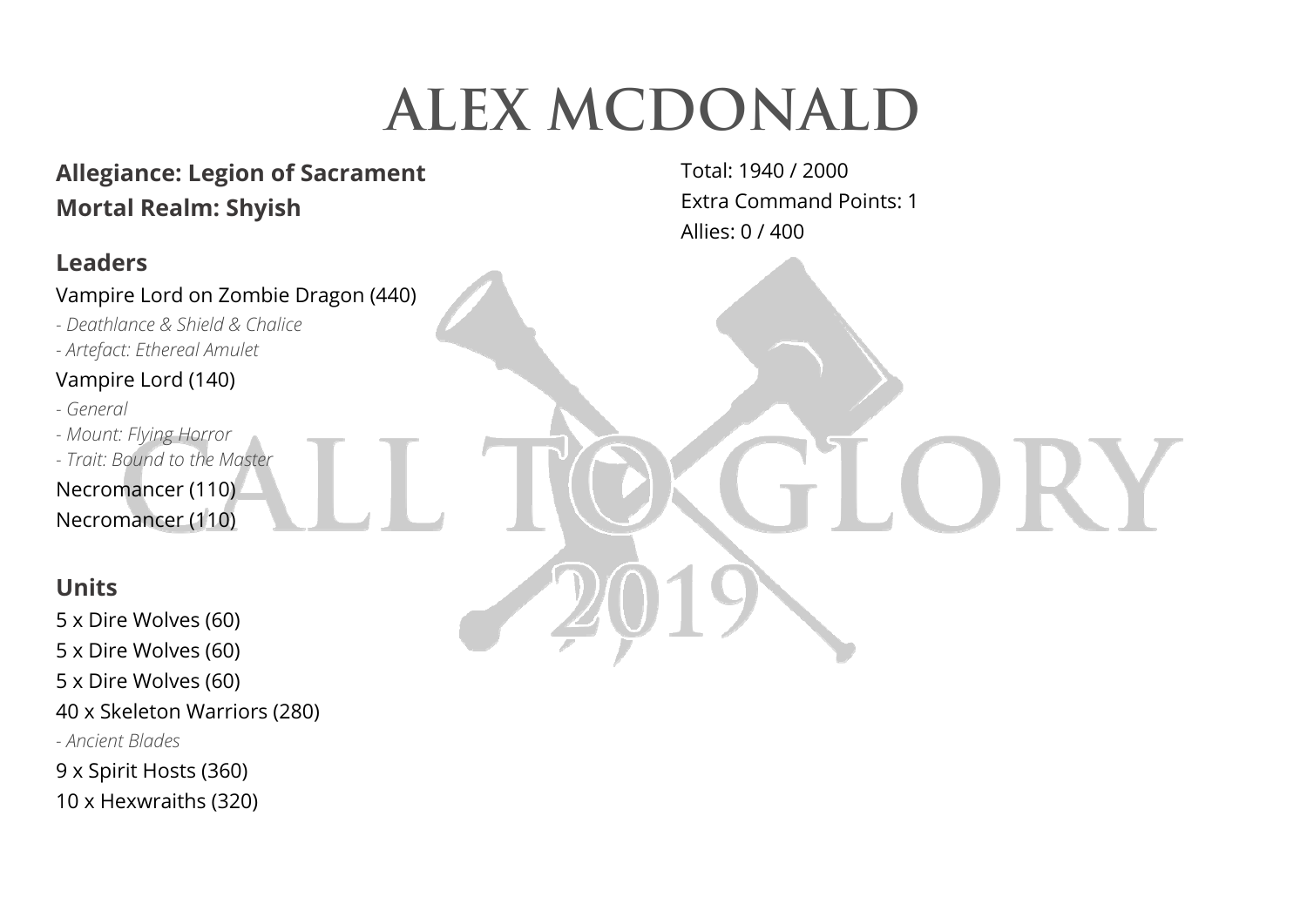# **DAVE HURLEY**

# **Allegiance: Legion of Sacrament Mortal Realm: Shyish**

### **Leaders**

Arkhan the Black Mortarch of Sacrament (320)

*- General* 

Vampire Lord on Zombie Dragon (440)

*- Deathlance & Shield & Chalice* 

*- Artefact: Ethereal Amulet* 

Necromancer (110)

#### **Units**

5 x Dire Wolves (60) 5 x Dire Wolves (60) 5 x Dire Wolves (60) 20 x Grimghast Reapers (280) 6 x Spirit Hosts (240) 6 x Spirit Hosts (240)

### **Behemoths**

Mortis Engine (180)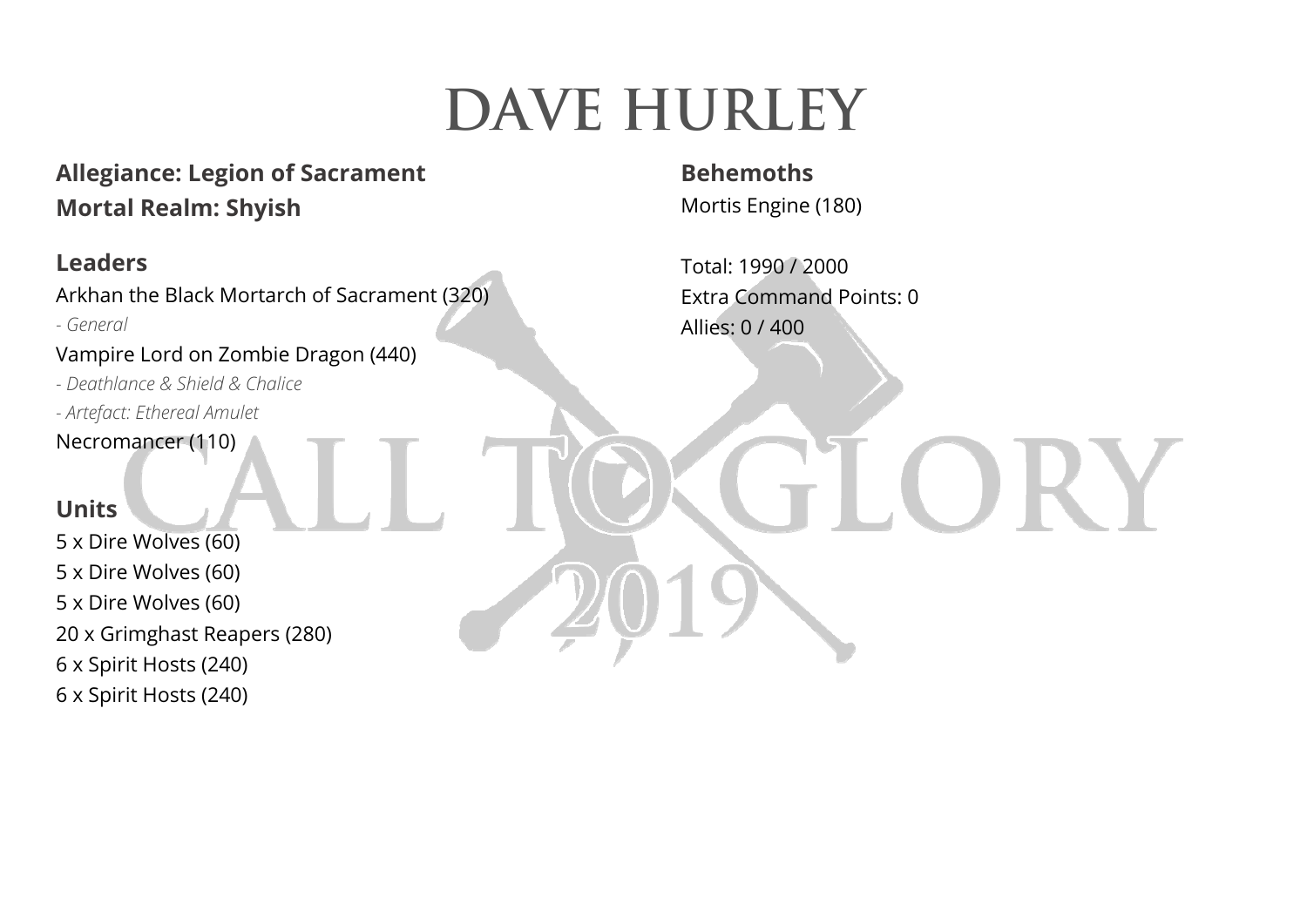# **JOSH MAHER**

# **Allegiance: Legion of Sacrament Mortal Realm: Ghur**

#### **Leaders**

Arkhan the Black Mortarch of Sacrament (320)

*- General* 

Guardian of Souls with Nightmare Lantern (140) Vampire Lord (140)

*- Mount: Flying Horror - Artefact: Gryph-feather Charm*  Necromancer (110) Necromancer (110) Necromancer (110)

### **Units**

5 x Dire Wolves (60) 5 x Dire Wolves (60) 25 x Dire Wolves (300) 20 x Grimghast Reapers (280) 20 x Grimghast Reapers (280) 1 x Corpse Cart (80)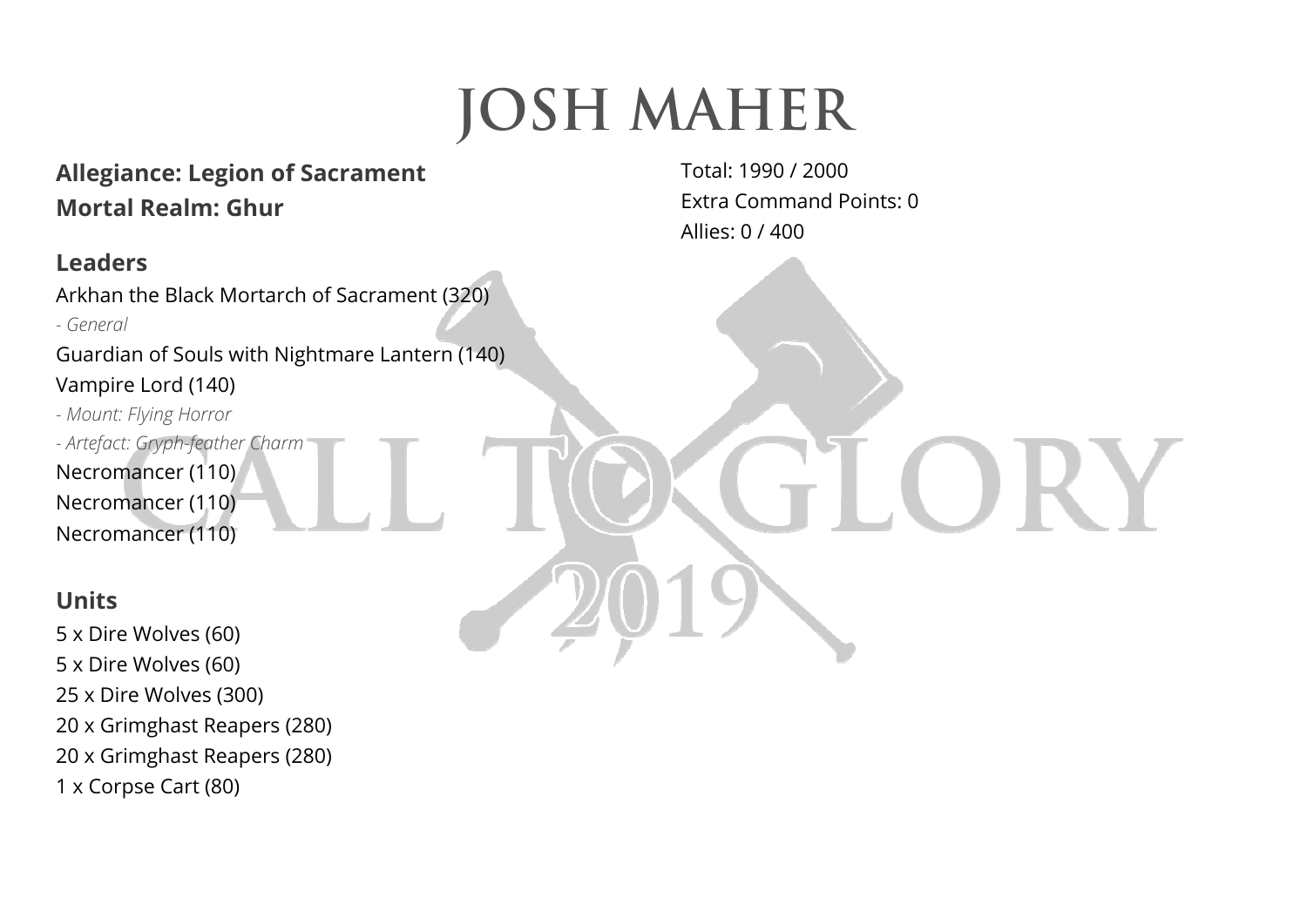# **LUKE INGRAM**

# **Allegiance: Legion of Sacrament Mortal Realm: Shyish**

### **Leaders**

Vampire Lord On Zombie Dragon (440)

*- General* 

- *Command Trait : Mastery of Death*
- *Deathlance & Shield & Chalice*
- *Artefact : Ethereal Amulet*
- Wight King with Baleful Tomb Blade (120)

*- Steed* 

*- Artefact : Wraithbow* 

Necromancer (110)

# **Units**

15 x Black Knights (360) 30 x Grave Guard (420)

*- Great Wight Blades* 

10 x Skeleton Warriors (80)

*- Ancient Blades* 

10 x Skeleton Warriors (80)

*- Ancient Blades* 

10 x Skeleton Warriors (80) *- Ancient Blades* 

**Battalions** Deathmarch (160)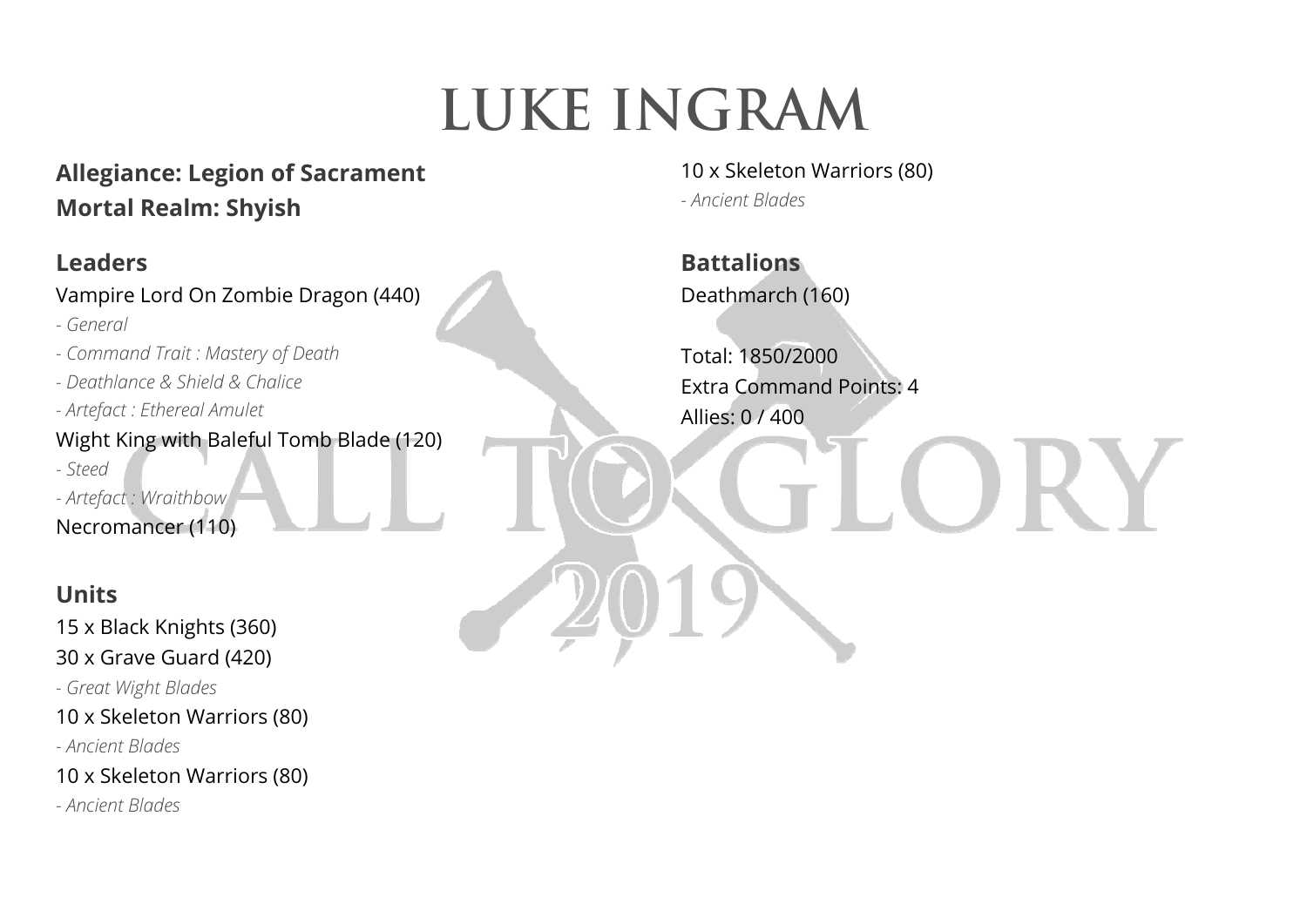# **LUKE MCFADDEN**

# **Allegiance: Legion of Sacrament Mortal Realm: Ghur**

30 x Grimghast Reapers (360) 30 x Grimghast Reapers (360)

**Endless Spells**  Geminids of Uhl-Gysh (40) Chronomantic Cogs (60)

Total: 1950 / 2000 Extra Command Points: 1 Allies: 240 / 400

Necromancer (110) Necromancer (110) Necromancer (110) Guardian of Souls with Mortality Glass (140) Lady Olynder, Mortarch of Grief (240) *- Allies* 

# **Units**

**Leaders** 

*- General* 

Vampire Lord (140)

*- Mount: Flying Horror - Trait: Mastery of Death* 

*- Artefact: Shroud of Darkness* 

5 x Dire Wolves (60) 5 x Dire Wolves (60) 10 x Chainrasp Horde (80) 1 x Corpse Cart (80)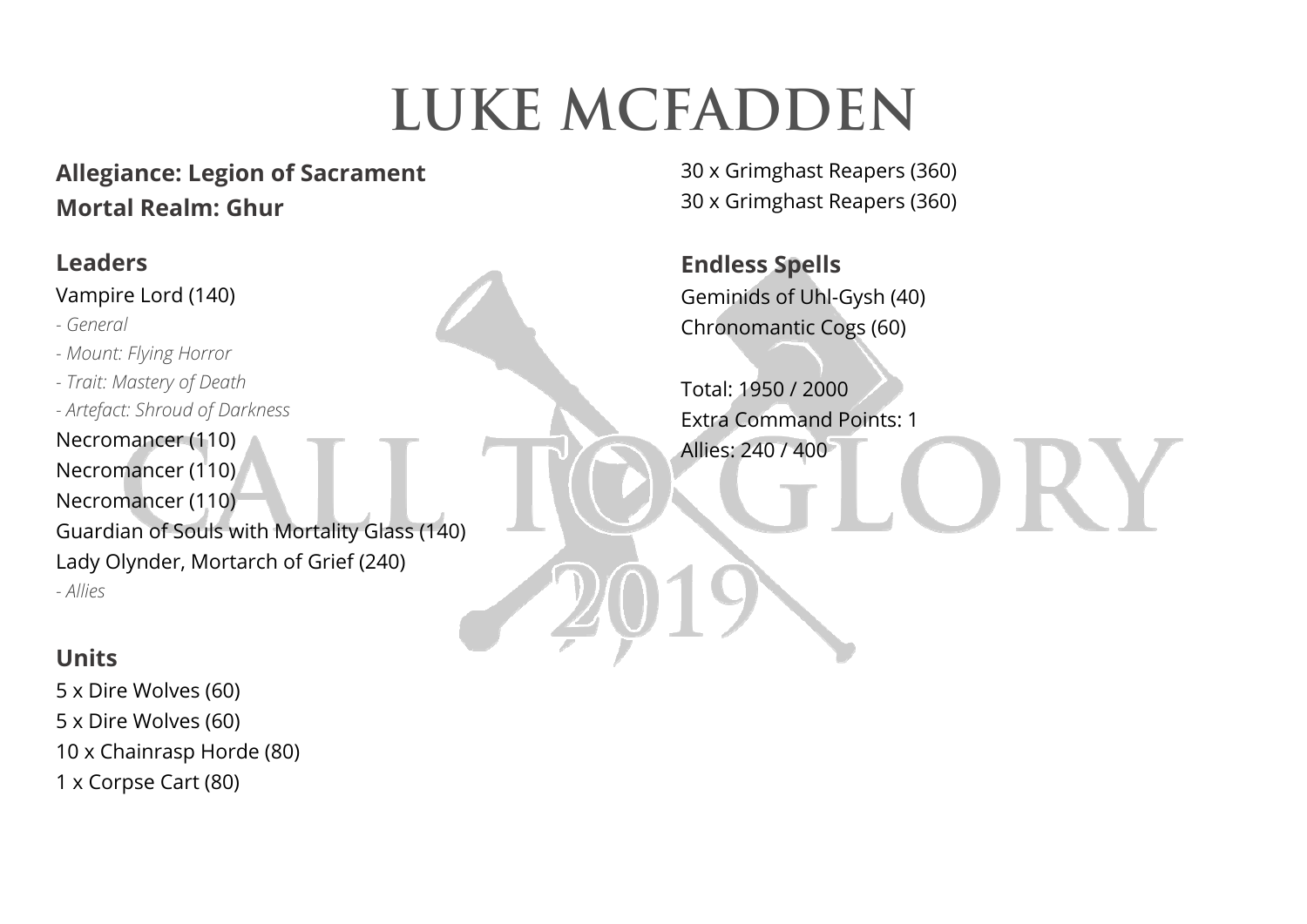# **Pasquale Laria**

# **Allegiance: Legion of Sacrament Mortal Realm: Shyish**

### **Leaders**

Arkhan the Black Mortarch of Sacrament(320)

*- General* 

Necromancer (110)

#### Vampire Lord (140)

- *Mount: Flying Horror*
- *Artefact: Lifebane*

#### Vampire Lord on Zombie Dragon (440)

*- Vampiric Sword & Shield & Chalice* 

*- Artefact: Ethereal Amulet* 

Necromancer (110)

# **Units**

5 x Dire Wolves (60) 5 x Dire Wolves (60) 40 x Skeleton Warriors (280) *- Ancient Spears*  3 x Fell Bats (80)

**Behemoths** Mortis Engine (180)

**Battalions** Lords of Sacrament (130)

**Endless Spells**  Aethervoid Pendulum (40) Prismatic Palisade (30) Quicksilver Swords (20)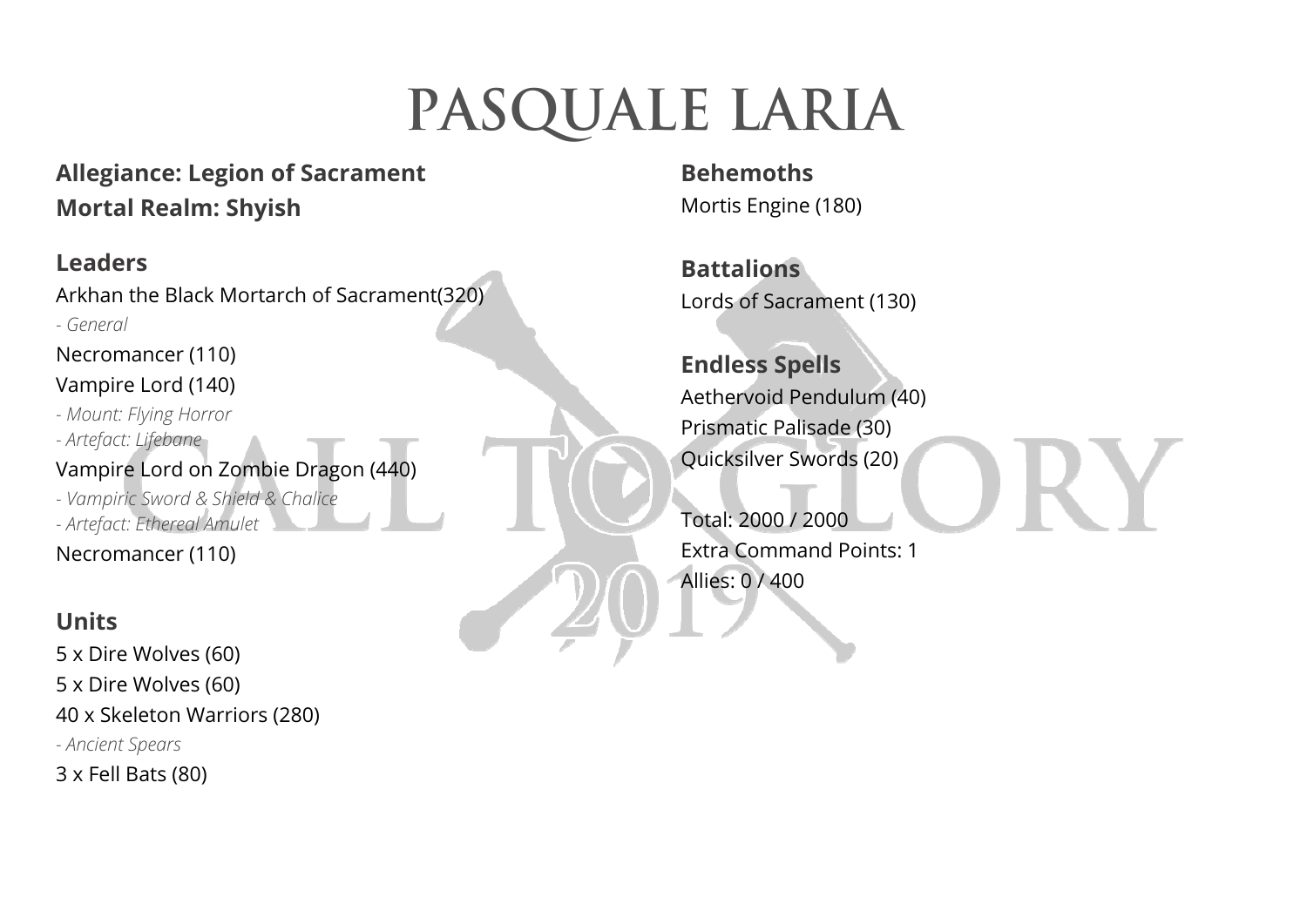# **PATRICK MURRAY**

# **Allegiance: Legion of Sacrament Mortal Realm: Shyish**

### **Leaders**

Arkhan the Black Mortarch of Sacrament (320)

*- General* 

Vampire Lord on Zombie Dragon (440)

*- Vampiric Sword & Shield & Chalice* 

*- Artefact: Ethereal Amulet* 

Necromancer (110)

*- Artefact: Wraithbow* 

Necromancer (110)

# **Units**

40 x Skeleton Warriors (280) *- Ancient Spears*  40 x Chainrasp Horde (280) 5 x Dire Wolves (60) 5 x Dire Wolves (60)

**Behemoths** Mortis Engine (180)

**Battalions** Lords of Sacrament (130)

**Endless Spells**  Quicksilver Swords (20)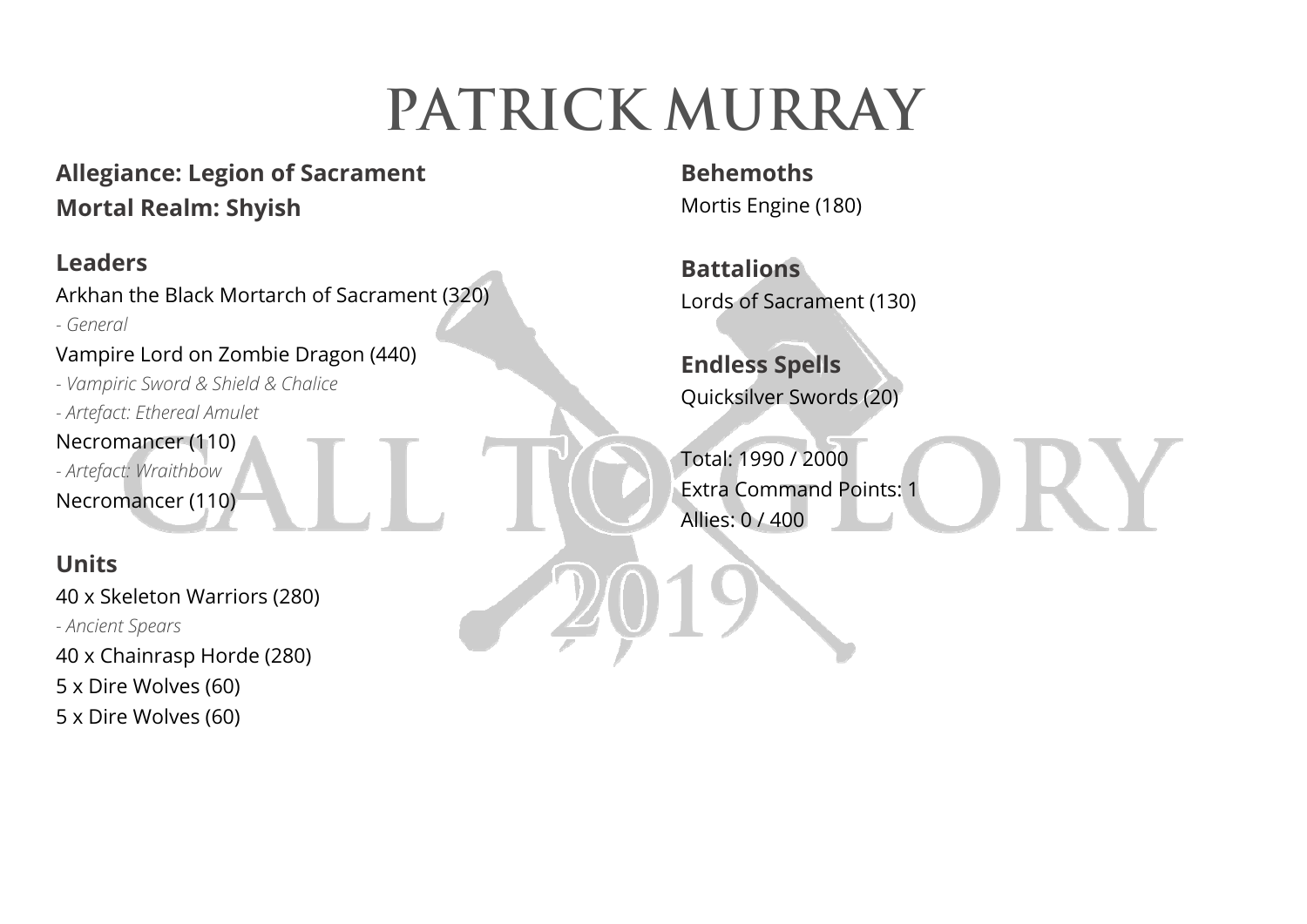# **Ashley mcewan**

# **Allegiance: Nighthaunt Mortal Realm: Shyish**

### **Leaders**

Dreadblade Harrow (100)

*- General - Trait: Ruler of the Spirit Hosts*  Guardian of Souls with Nightmare Lantern (140) *- Infernal Lantern (Artefact): Beacon of Nagashizzar*  Lady Olynder, Mortarch of Grief (240) Reikenor the Grimhailer (180) Spirit Torment (120) *- Artefact: Pendant of the Fell Wind*  The Briar Queen (150)

### **Units**

10 x Chainrasp Horde (80) 10 x Chainrasp Horde (80) 10 x Grimghast Reapers (140) 6 x Thorns of the Briar Queen (0) 2 x Chainghasts (80)

5 x Bladegheist Revenants (90) 5 x Bladegheist Revenants (90)

**Behemoths** Black Coach (280)

**Battalions** Shroudguard (110)

**Endless Spells**  Purple Sun of Shyish (100) Soulsnare Shackles (20)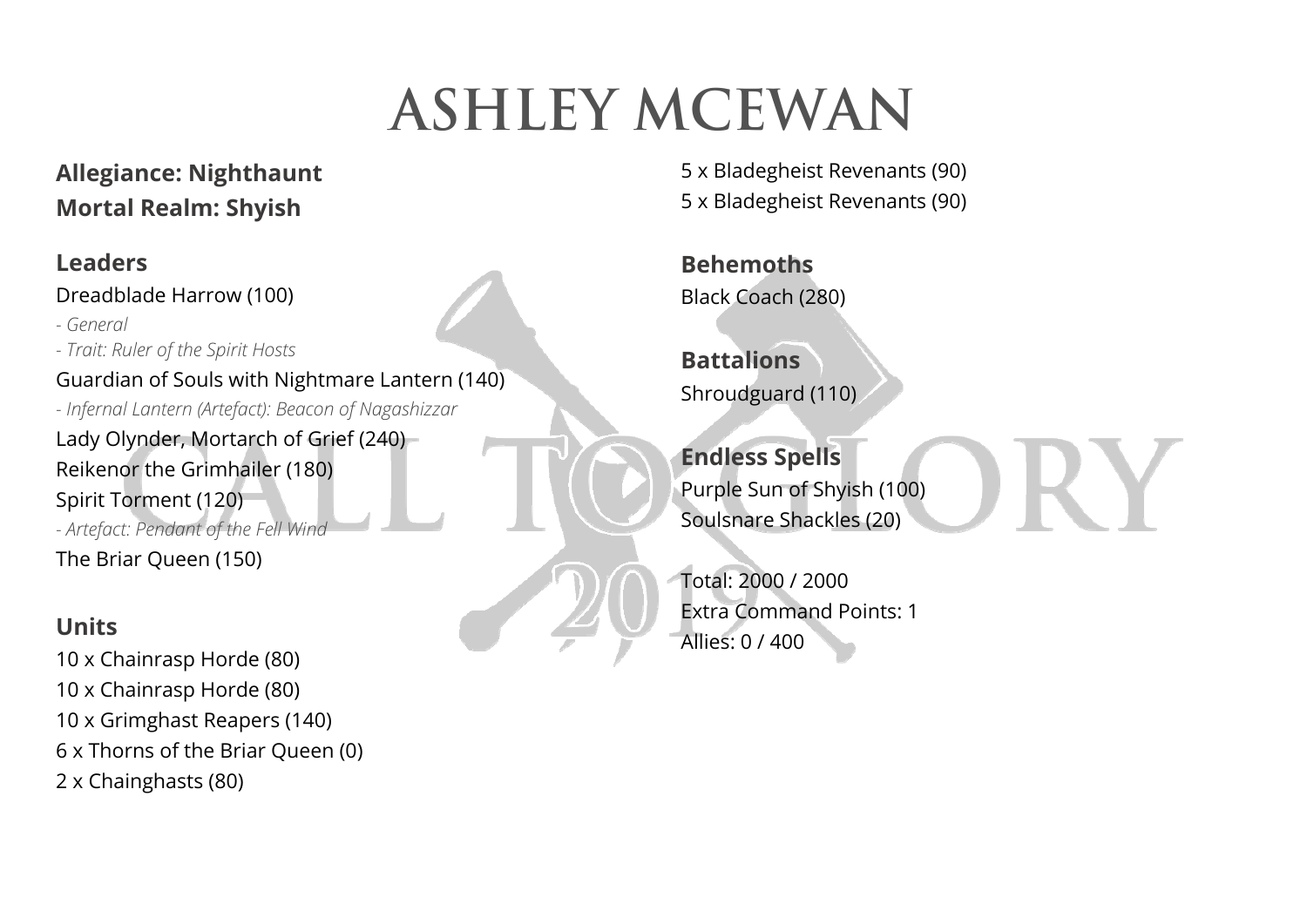# **DAVID CUNNING**

# **Allegiance: Nighthaunt Mortal Realm: Not Specified**

### **Leaders**

Knight of Shrouds on Ethereal Steed (140)

- *General*
- *Trait: Ruler of the Spirit Hosts*
- *Artefact: Midnight Tome*
- Spell: Lifestealer
- Lord Executioner (80)
- *Artefact: Pendant of the Fell Wind*

### Vampire Lord (140)

- *Mount: Flying Horror*
- *Allies*

### Vampire Lord (140)

- *Mount: Flying Horror*
- *Allies*

# **Units**

20 x Chainrasp Horde (160) 20 x Chainrasp Horde (160) 20 x Grimghast Reapers (280) 20 x Grimghast Reapers (280) 5 x Hexwraiths (160) 3 x Spirit Hosts (120) 3 x Spirit Hosts (120) 3 x Spirit Hosts (120)

**Battalions** Execution Horde (100)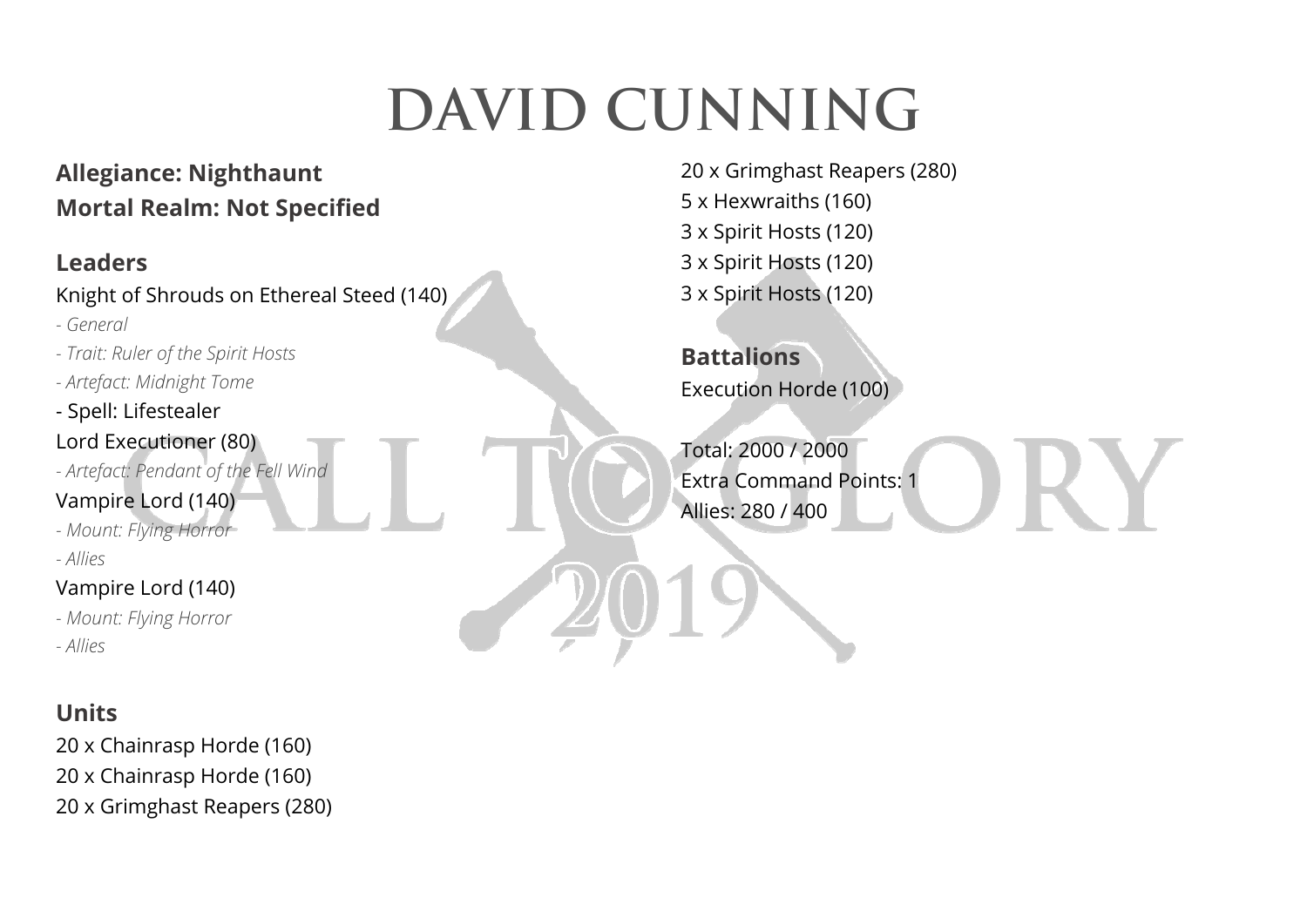# **DUSTIN FLACK**

# **Allegiance: Nighthaunt Mortal Realm: Shyish**

### **Leaders**

#### Guardian of Souls (140)

- *General*
- *Artefact: Lightshard of the Harvest Moon*
- *Trait: Ruler of the Spirit Hosts*
- *Chill Blade*

# Lady Olynder, Mortarch of Grief (240) Vampire Lord (140)

*- Flying Horror* 

*- Allies* 

# **Units**

20 x Chainrasp Horde (160) 20 x Chainrasp Horde (160) 10 x Grimghast Reapers (140) 3 x Spirit Hosts (120) 3 x Spirit Hosts (120) 12 x Myrmourn Banshees (210) 5 x Bladegheist Revenants (90) 5 x Bladegheist Revenants (90)

**Behemoths** Black Coach (280)

**Endless Spells**  Mortalis Terminexus (60)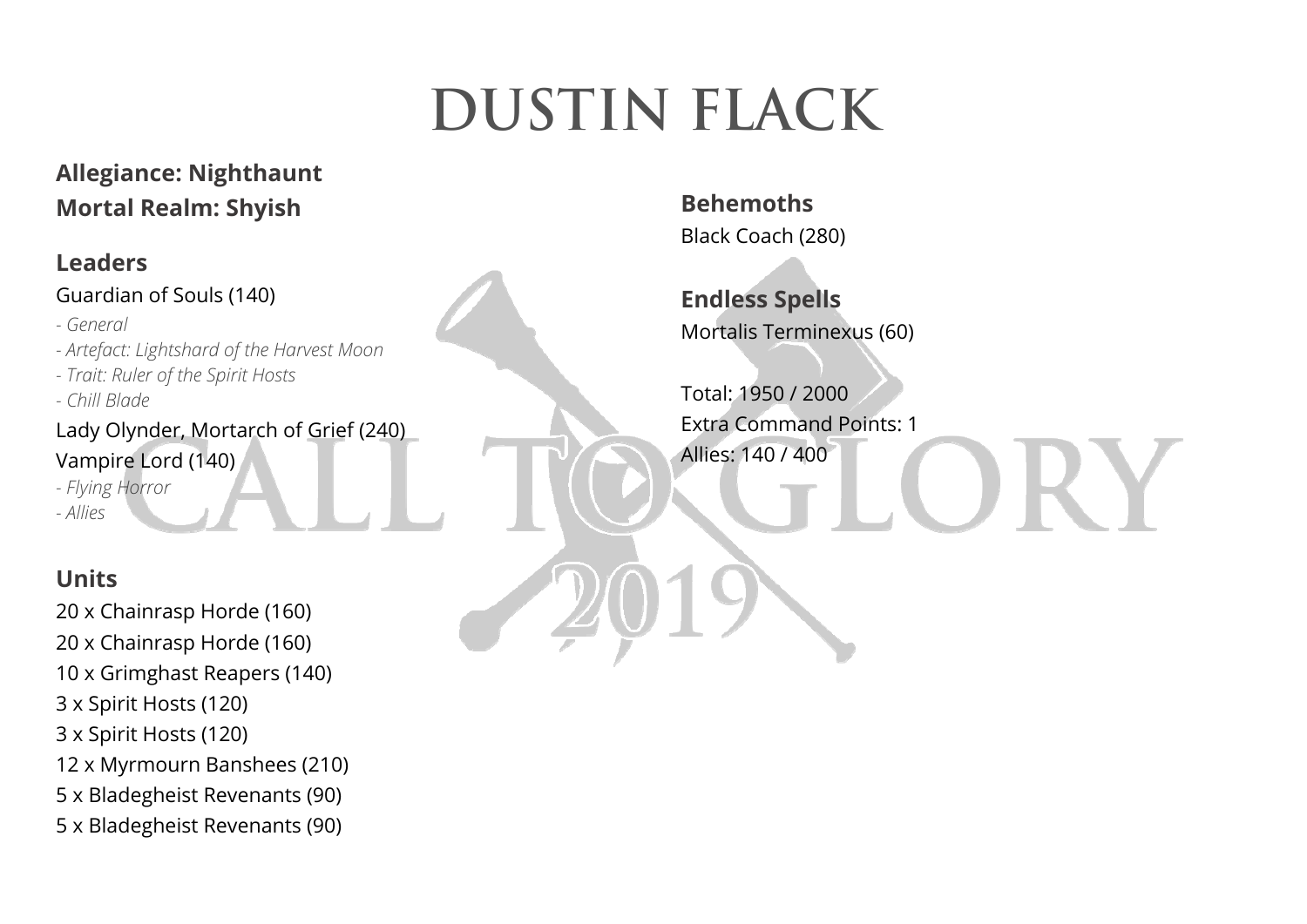# **MICHAEL SZAREK**

### **Allegiance: Nighthaunt Mortal Realm: Shyish**

#### **Leaders**

Kurdoss Valentian, the Craven King (220) The Briar Queen (150) Reikenor the Grimhailer (180) Knight of Shrouds on Ethereal Steed (140) *- General - Artefact : Pendant of the Fell Wind - Command Trait: Ruler of the Spirit Hosts*  Guardian of Souls with Nightmare Lantern (140)

#### **Units**

20 x Chainrasp Horde (160) 20 x Chainrasp Horde (160) 20 x Bladegheist Revenants (320) 6 x Thorns of the Briar Queen (0) 10 x Hexwraiths (320) 3 x Spirit Hosts (120) 2 x Chainghasts (80)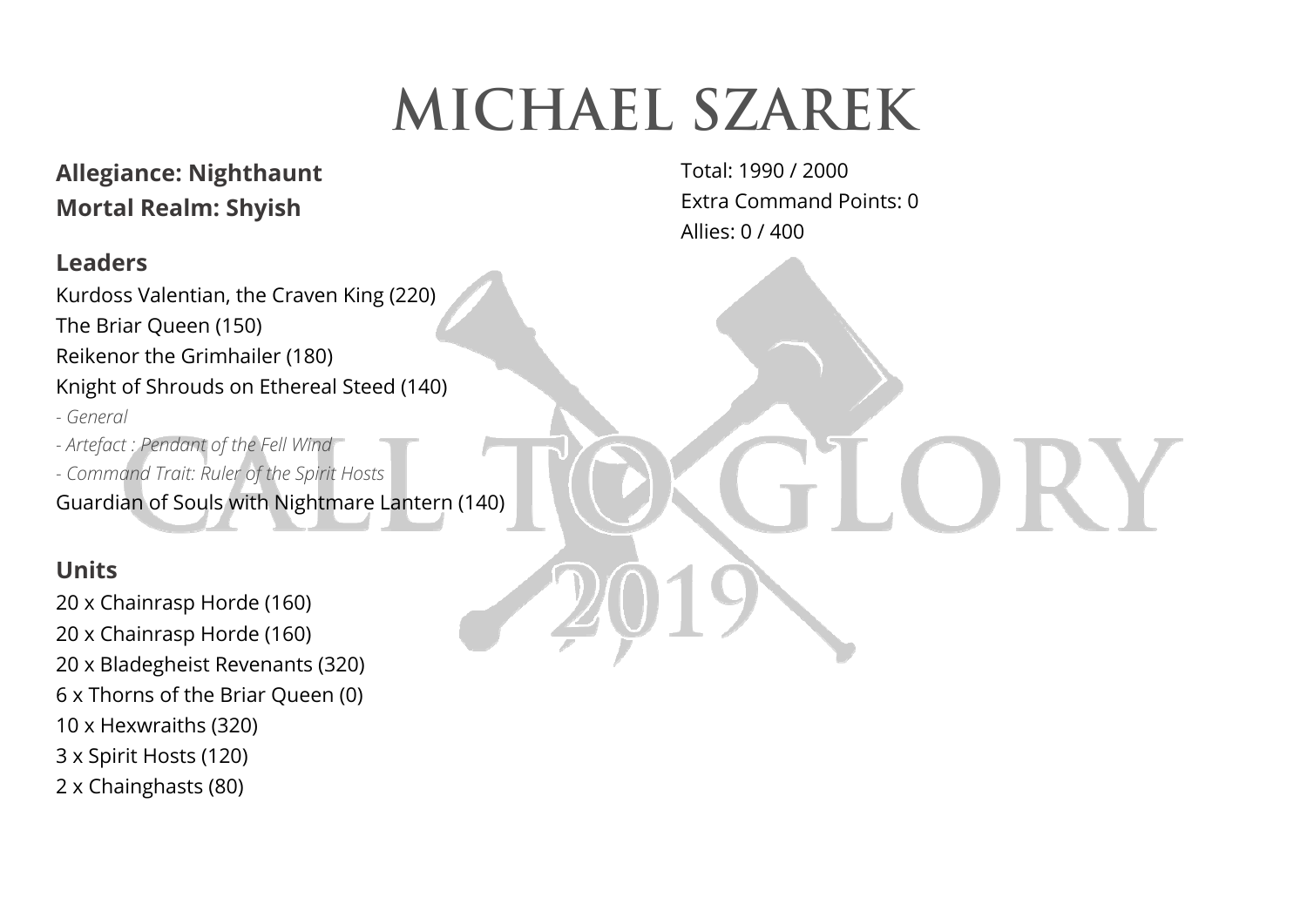# **JORDAN WALSCHOTS**

# **Allegiance: Order Mortal Realm: Ghur**

### **Leaders**

Lady Olynder, Mortarch of Grief (240) *- General* 

Guardian of Souls with Nightmare Lantern (140)

*- Infernal Lantern (Artefact): Wychlight Lantern*  Dreadblade Harrow (100)

*- Artefact: Shrieking Blade*  Spirit Torment (120) *- Artefact: Slitter* 

# **Units**

20 x Chainrasp Horde (160) 20 x Chainrasp Horde (160) 5 x Hexwraiths (160) 5 x Hexwraiths (160) 2 x Chainghasts (80) 8 x Glaivewraith Stalkers (120)

**Behemoths** Black Coach (280)

**Battalions** Chainguard (120) Deathriders (130)

**Endless Spells**  Suffocating Gravetide (30)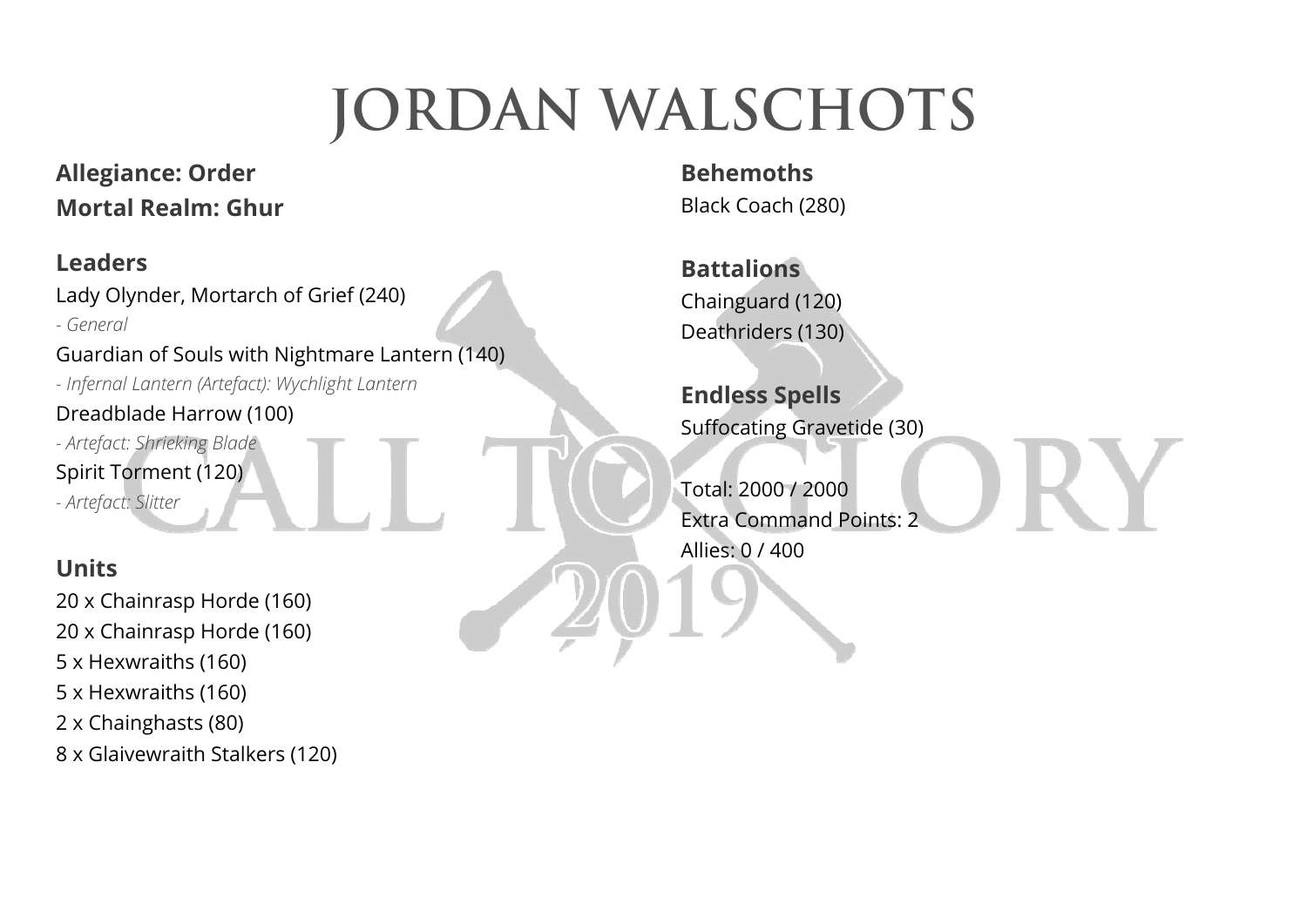# **KENT HAU**

**Allegiance: Nighthaunt Mortal Realm: Shyish** 

#### **Leaders**

Knight of Shrouds on Ethereal Steed (140)

*- General* 

*- Command Trait : Ruler of the Spirit Hosts* 

*- Artefact : Midnight Tome* 

Lady Olynder, Mortarch of Grief (240) Guardian of Souls with Nightmare Lantern (140)

*- Infernal Lantern (Artefact): Wychlight Lantern* 

#### **Units**

40 x Chainrasp Horde (280)<sup>[17]</sup> 20 x Chainrasp Horde (160) 30 x Grimghast Reapers (360) 12 x Myrmourn Banshees (210)

#### **Behemoths**

Black Coach (280)

**Battalions** Chainguard (120)

**Endless Spells**  Chronomantic Cogs (60)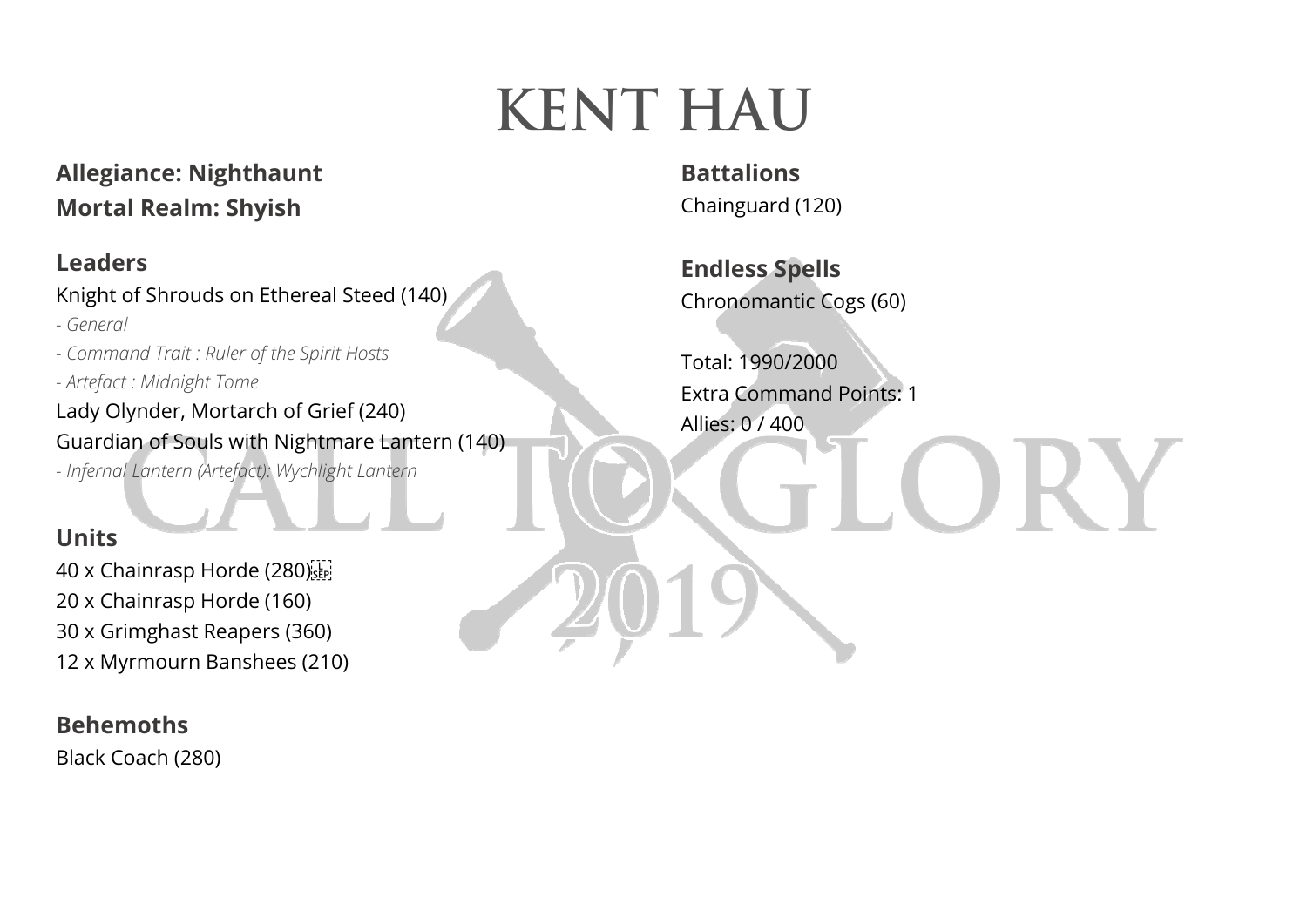# **LACHLAN CLARK**

**Allegiance: Nighthaunt Mortal Realm: Ulgu** 

### **Leaders** Dreadblade Harrow (100) *- General - Trait: Ruler of the Spirit Hosts - Artefact: Talisman of the Watcher*  Knight of Shrouds on Ethereal Steed (140) *- Artefact: Cloak of the Waxing Moon*  Spirit Torment (120) *- Artefact: Miasmatic Blade*  Lord Executioner (80)

### **Units**

20 x Chainrasp Horde (160) 20 x Chainrasp Horde (160) 6 x Spirit Hosts (240) 10 x Bladegheist Revenants (180) 10 x Bladegheist Revenants (180) 2 x Chainghasts (80)

**Behemoths** Mourngul (300)

**Battalions** Shroudguard (110) The Condemned (150)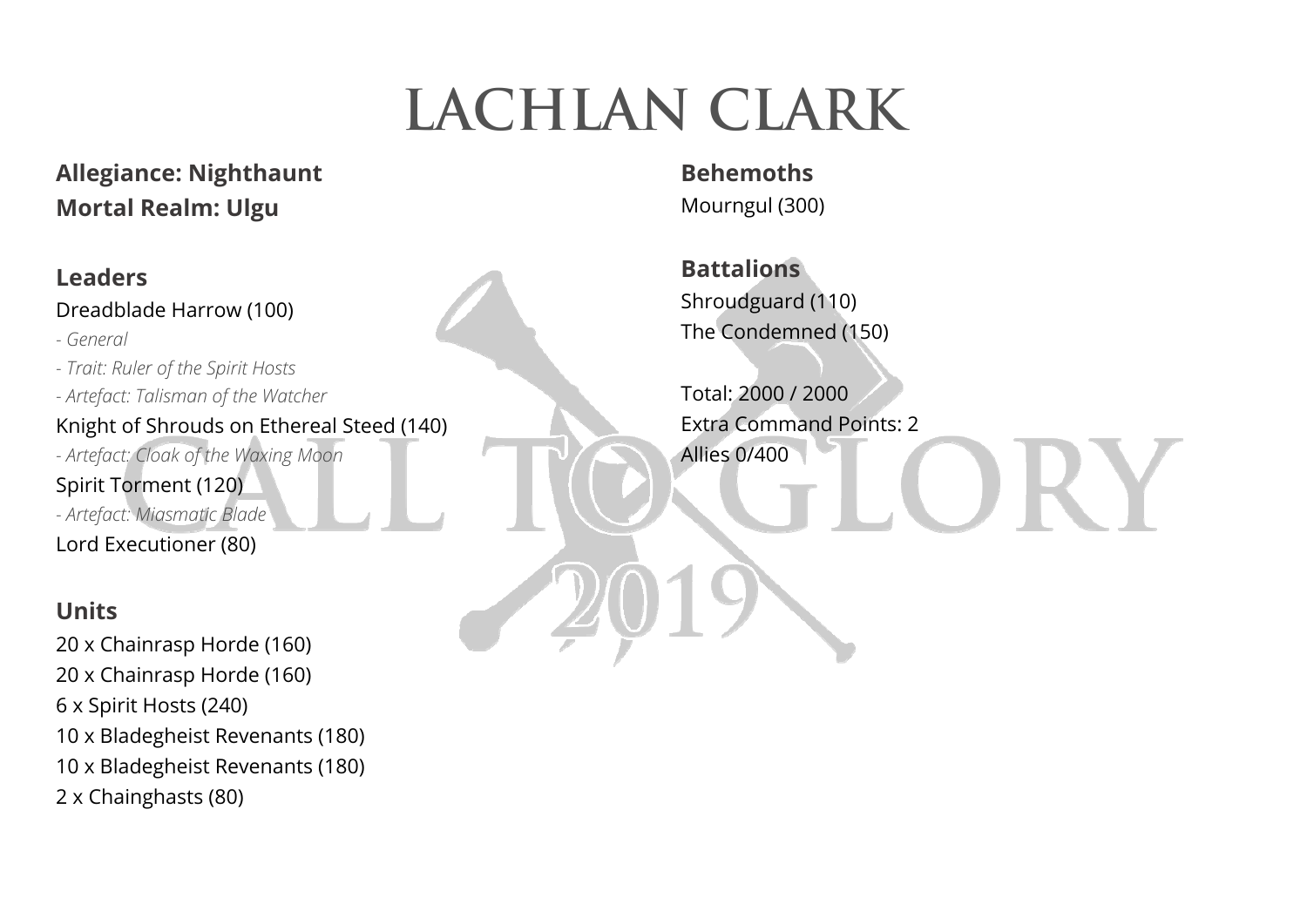# **Oliver price-reeve**

### **Allegiance: Nighthaunt Mortal Realm: Hysh**

### **Leaders**

Knight of Shrouds on Ethereal Steed (140)

*- General* 

*- Trait: Ruler of the Spirit Hosts* 

Guardian of Souls with Nightmare Lantern (140)

*- Artefact: Aetherquartz Brooch* 

Reikenor the Grimhailer (180) Spirit Torment (120)

### **Units**

30 x Chainrasp Horde (240) 30 x Chainrasp Horde (240) 20 x Grimghast Reapers (280) 20 x Bladegheist Revenants (320)

#### **Behemoths**

Mourngul (300)

**Endless Spells**  Aethervoid Pendulum (40)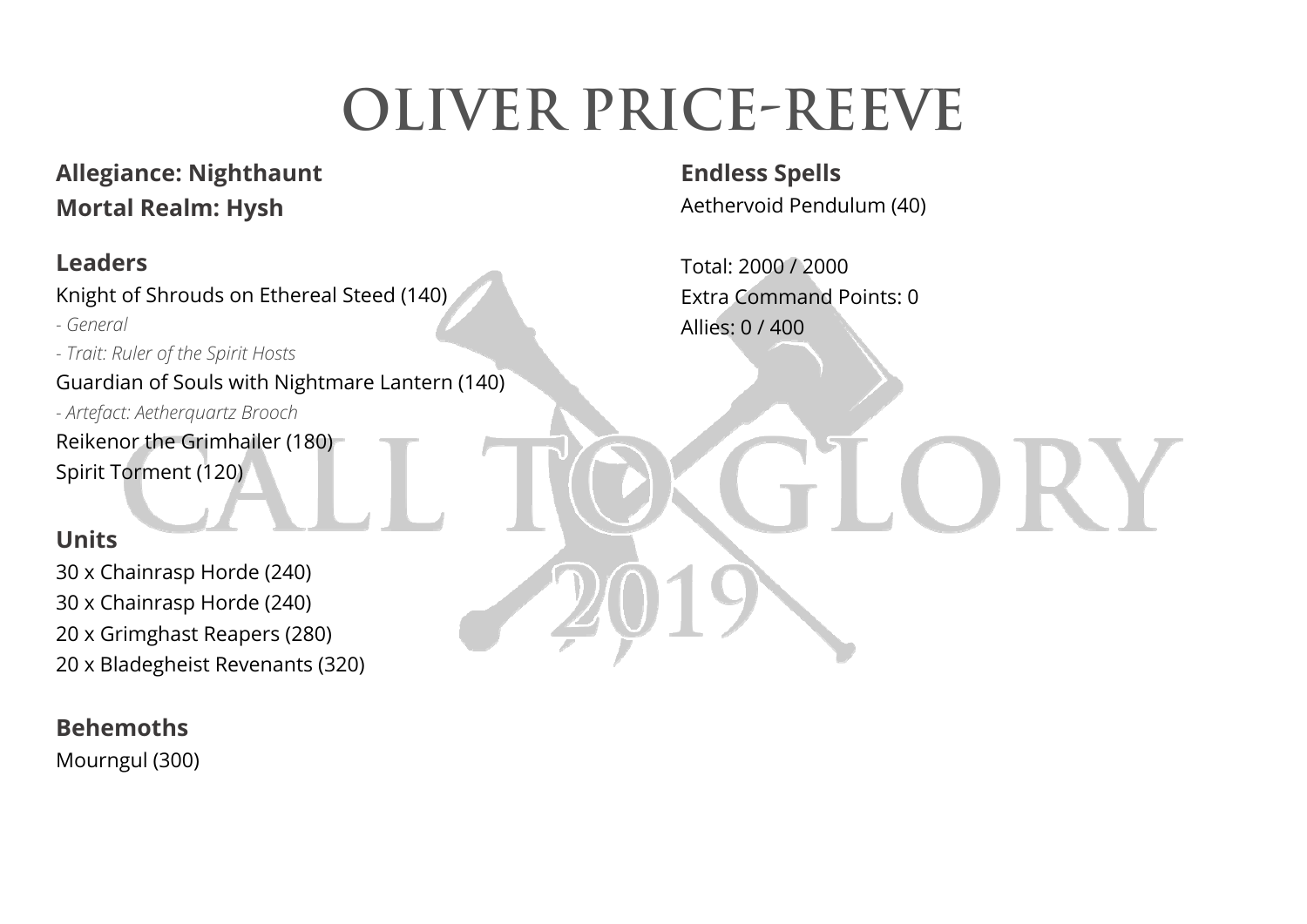# **RANJITH JAYASINGHE**

# **Allegiance: Death Mortal Realm: Shyish**

### **Leaders**

Tomb King on Exalted Chariot (460)

- *General*
- *Trait: Red Fury*
- *Artefact: Ethereal Amulet*

### Necrotect (100)

- Liche Priest (120)
- *Mount: Skeletal Steed*
- Tomb King (100)
- *Monarch's Great Blade*

# **Units**

3 x Skeleton Chariots (140) 3 x Skeleton Chariots (140) 20 x Skeletal Legionnaires (160) 6 x Necropolis Knights (480) 6 x Ushabti (240) - Ritual Blade Stave